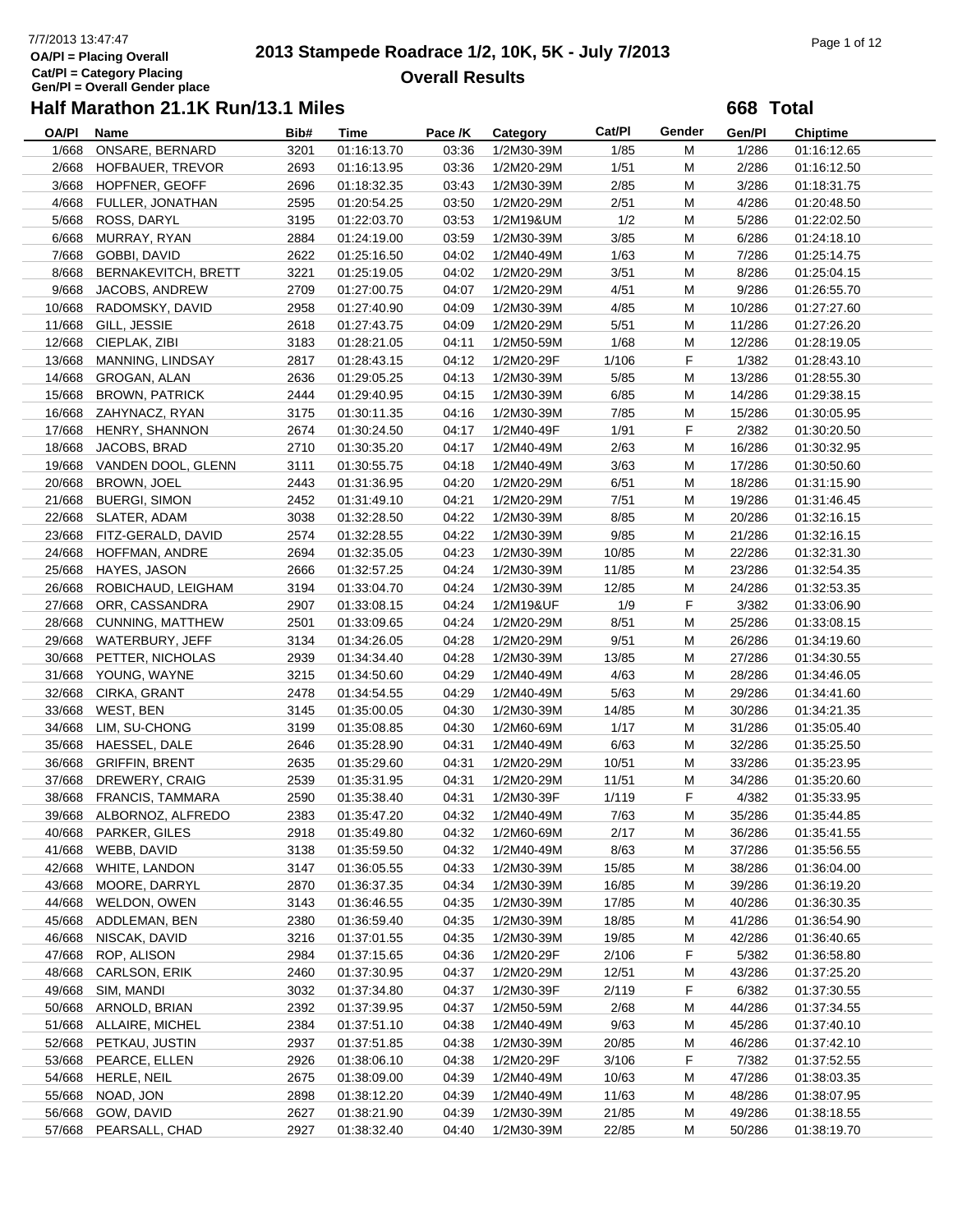# 7/7/2013 13:47:47<br> **2013 Stampede Roadrace 1/2, 10K, 5K - July 7/2013** Page 2 of 12<br> **Page 2 of 12 Overall Results**

**668 Total**

| OA/PI   | Name                       | Bib# | Time        | Pace /K | Category   | Cat/Pl | Gender | Gen/Pl | <b>Chiptime</b> |
|---------|----------------------------|------|-------------|---------|------------|--------|--------|--------|-----------------|
| 58/668  | KIELBASINSKI, MATTHEW      | 2743 | 01:38:39.25 | 04:40   | 1/2M20-29M | 13/51  | M      | 51/286 | 01:38:37.60     |
| 59/668  | SEGARRA, MARK              | 3022 | 01:38:53.35 | 04:41   | 1/2M30-39M | 23/85  | M      | 52/286 | 01:38:43.85     |
| 60/668  | MASSIMO, RUDY              | 2824 | 01:38:59.15 | 04:41   | 1/2M50-59M | 3/68   | M      | 53/286 | 01:38:57.45     |
| 61/668  | TRAN, TAM                  | 3101 | 01:39:07.75 | 04:41   | 1/2M30-39M | 24/85  | M      | 54/286 | 01:38:51.20     |
| 62/668  | <b>HOIDAS, MARK</b>        | 3218 | 01:39:07.85 | 04:41   | 1/2M20-29M | 14/51  | М      | 55/286 | 01:38:53.25     |
| 63/668  | <b>HAGEL, BRUCE</b>        | 2647 | 01:39:08.80 | 04:41   | 1/2M50-59M | 4/68   | M      | 56/286 | 01:38:59.05     |
|         | 64/668 ONG, SIMON          | 2905 | 01:39:09.35 | 04:41   | 1/2M20-29M | 15/51  | M      | 57/286 | 01:39:07.00     |
|         | 65/668 REID, BRADEN        | 2965 |             | 04:42   | 1/2M30-39F | 3/119  | F      | 8/382  |                 |
| 66/668  | BENSLER, TIM               |      | 01:39:10.95 |         |            |        |        |        | 01:39:03.75     |
|         |                            | 2413 | 01:39:50.40 | 04:43   | 1/2M30-39M | 25/85  | М      | 58/286 | 01:39:45.25     |
| 67/668  | WILLIAMSON, JOHN           | 3155 | 01:39:57.70 | 04:44   | 1/2M40-49M | 12/63  | M      | 59/286 | 01:39:51.05     |
| 68/668  | KEMP, JULIE                | 2738 | 01:40:04.40 | 04:44   | 1/2M40-49F | 2/91   | F      | 9/382  | 01:39:55.20     |
|         | 69/668 SARETSKY, TOM       | 3005 | 01:40:05.20 | 04:44   | 1/2M50-59M | 5/68   | M      | 60/286 | 01:40:00.65     |
|         | 70/668 AUDFROID, MIKE      | 2394 | 01:40:23.25 | 04:45   | 1/2M30-39M | 26/85  | М      | 61/286 | 01:40:21.55     |
|         | 71/668 VIERNEZA, MARK      | 3120 | 01:40:30.75 | 04:45   | 1/2M30-39M | 27/85  | M      | 62/286 | 01:40:20.30     |
| 72/668  | DUNCAN, ASHLEY             | 2547 | 01:40:38.75 | 04:46   | 1/2M20-29F | 4/106  | F      | 10/382 | 01:40:33.65     |
|         | 73/668 CONSTABLE, BRUCE    | 2487 | 01:40:40.25 | 04:46   | 1/2M50-59M | 6/68   | M      | 63/286 | 01:40:21.80     |
|         | 74/668 FLETCHER, JESSIE    | 2577 | 01:40:49.15 | 04:46   | 1/2M30-39F | 4/119  | F      | 11/382 | 01:40:44.65     |
| 75/668  | HEWARD, CHAD               | 2678 | 01:40:51.95 | 04:46   | 1/2M20-29M | 16/51  | М      | 64/286 | 01:40:15.30     |
| 76/668  | DELMAR, LESLEY             | 2522 | 01:40:58.90 | 04:47   | 1/2M40-49F | 3/91   | F      | 12/382 | 01:40:41.15     |
| 77/668  | MCCUTCHAN, WILSON          | 2831 | 01:41:24.90 | 04:48   | 1/2M30-39M | 28/85  | M      | 65/286 | 01:40:50.35     |
| 78/668  | DAVISON, TREVOR            | 2513 | 01:41:25.55 | 04:48   | 1/2M30-39M | 29/85  | М      | 66/286 | 01:41:10.20     |
|         | 79/668 KINNIE, NICHOLAS    | 2744 | 01:41:51.70 | 04:49   | 1/2M19&UM  | 2/2    | M      | 67/286 | 01:41:40.00     |
|         | 80/668 SCHOENTHALER, LORNE | 3016 | 01:41:58.00 | 04:49   | 1/2M50-59M | 7/68   | M      | 68/286 | 01:41:51.25     |
|         | 81/668 STRUEBY, JILL       | 3071 | 01:42:07.75 | 04:50   | 1/2M30-39F | 5/119  | F      | 13/382 | 01:41:54.80     |
| 82/668  | KUSYK, JUSTIN              | 2759 | 01:42:14.45 | 04:50   | 1/2M20-29M | 17/51  | М      | 69/286 | 01:42:11.05     |
| 83/668  | FUNK, HAROLD               | 2597 | 01:42:14.60 | 04:50   | 1/2M40-49M | 13/63  | M      | 70/286 | 01:42:07.85     |
| 84/668  | GREEN, TANYA               | 2632 | 01:42:20.65 | 04:51   | 1/2M30-39F | 6/119  | F      | 14/382 | 01:42:09.65     |
| 85/668  | FOLKERTS, KARA             | 2583 | 01:42:49.40 | 04:52   | 1/2M19&UF  | 2/9    | F      | 15/382 | 01:42:37.95     |
|         |                            |      |             |         |            |        |        |        |                 |
|         | 86/668 VANGILST, JIM       | 3113 | 01:42:54.40 | 04:52   | 1/2M50-59M | 8/68   | M      | 71/286 | 01:42:35.95     |
| 87/668  | DIAZ, WILLIAM              | 2529 | 01:43:25.55 | 04:54   | 1/2M40-49M | 14/63  | M      | 72/286 | 01:43:22.40     |
| 88/668  | DESTA, WES                 | 2527 | 01:43:29.15 | 04:54   | 1/2M30-39M | 30/85  | M      | 73/286 | 01:43:20.85     |
| 89/668  | CLARKSON, BOB              | 2481 | 01:43:41.90 | 04:54   | 1/2M50-59M | 9/68   | M      | 74/286 | 01:43:19.95     |
| 90/668  | <b>BENKE, MIKE</b>         | 2411 | 01:43:45.60 | 04:55   | 1/2M30-39M | 31/85  | М      | 75/286 | 01:43:26.35     |
| 91/668  | MACDONALD, MEREDITH        | 2802 | 01:43:46.85 | 04:55   | 1/2M20-29F | 5/106  | F      | 16/382 | 01:43:31.90     |
| 92/668  | GALLEY, JULIAN             | 2602 | 01:43:47.85 | 04:55   | 1/2M40-49M | 15/63  | M      | 76/286 | 01:43:36.45     |
| 93/668  | HELLARD, GARY              | 2669 | 01:43:49.15 | 04:55   | 1/2M40-49M | 16/63  | M      | 77/286 | 01:43:43.10     |
| 94/668  | CRANE-HANNA, TANIA         | 2497 | 01:43:54.00 | 04:55   | 1/2M40-49F | 4/91   | F      | 17/382 | 01:43:50.00     |
| 95/668  | <b>MCINNIS, GERARD</b>     | 2838 | 01:43:58.90 | 04:55   | 1/2M50-59M | 10/68  | M      | 78/286 | 01:43:44.65     |
|         | 96/668 REID, JOHN          | 2967 | 01:44:03.90 | 04:55   | 1/2M20-29M | 18/51  | M      | 79/286 | 01:43:28.70     |
|         | 97/668 FEHRES, AXEL        | 3189 | 01:44:06.50 | 04:56   | 1/2M40-49M | 17/63  | м      | 80/286 | 01:44:01.10     |
| 98/668  | CONLIN, LEONARD            | 2486 | 01:44:14.80 | 04:56   | 1/2M40-49M | 18/63  | M      | 81/286 | 01:43:41.15     |
|         | 99/668 VULIC, MARKO        | 3124 | 01:44:20.95 | 04:56   | 1/2M40-49M | 19/63  | M      | 82/286 | 01:44:12.05     |
| 100/668 | FAH, CATHERINE             | 2562 | 01:44:23.70 | 04:56   | 1/2M40-49F | 5/91   | F      | 18/382 | 01:44:14.20     |
|         | 101/668 WHITTAKER, LAURA   | 3149 | 01:44:25.55 | 04:56   | 1/2M40-49F | 6/91   | F      | 19/382 | 01:44:02.30     |
| 102/668 | NEUFELD, CARMEN            | 2890 | 01:44:26.65 | 04:57   | 1/2M30-39F | 7/119  | F      | 20/382 | 01:44:14.40     |
| 103/668 | FLYNN, DEREK               | 2579 | 01:44:31.75 | 04:57   | 1/2M20-29M | 19/51  | M      | 83/286 | 01:44:28.85     |
| 104/668 | YEO, RYAN                  | 3170 | 01:44:32.05 | 04:57   | 1/2M30-39M | 32/85  | M      | 84/286 | 01:44:23.00     |
| 105/668 | BUDGELL, TREVOR            | 2451 | 01:44:41.60 | 04:57   | 1/2M40-49M | 20/63  | M      | 85/286 | 01:44:33.45     |
| 106/668 | SIWON, EWA                 | 3036 | 01:44:45.45 | 04:57   | 1/2M40-49F | 7/91   | F.     | 21/382 | 01:44:41.90     |
| 107/668 | <b>BENSON, SHANNON</b>     | 2416 | 01:44:46.80 | 04:57   | 1/2M20-29F | 6/106  | F.     | 22/382 | 01:44:41.85     |
|         |                            |      |             |         |            |        |        | 23/382 |                 |
| 108/668 | KEIL, KATHY                | 3220 | 01:44:49.30 | 04:58   | 1/2M40-49F | 8/91   | F.     |        | 01:44:41.50     |
|         | 109/668 STUART, ROB        | 3074 | 01:44:53.45 | 04:58   | 1/2M30-39M | 33/85  | M      | 86/286 | 01:44:50.50     |
| 110/668 | HRYNUIK, DALE              | 2698 | 01:45:00.00 | 04:58   | 1/2M50-59M | 11/68  | M      | 87/286 | 01:45:00.00     |
| 111/668 | TRIMBLE, PATTY             | 3102 | 01:45:00.20 | 04:58   | 1/2M40-49F | 9/91   | F      | 24/382 | 01:44:53.00     |
| 112/668 | MORIN, JUSTIN              | 2874 | 01:45:01.95 | 04:58   | 1/2M20-29M | 20/51  | M      | 88/286 | 01:44:24.05     |
| 113/668 | WEIGEL, MICHELLE           | 3141 | 01:45:01.95 | 04:58   | 1/2M20-29F | 7/106  | F      | 25/382 | 01:44:42.70     |
| 114/668 | RUSTAD, AARON              | 2999 | 01:45:02.55 | 04:58   | 1/2M30-39M | 34/85  | M      | 89/286 | 01:44:56.60     |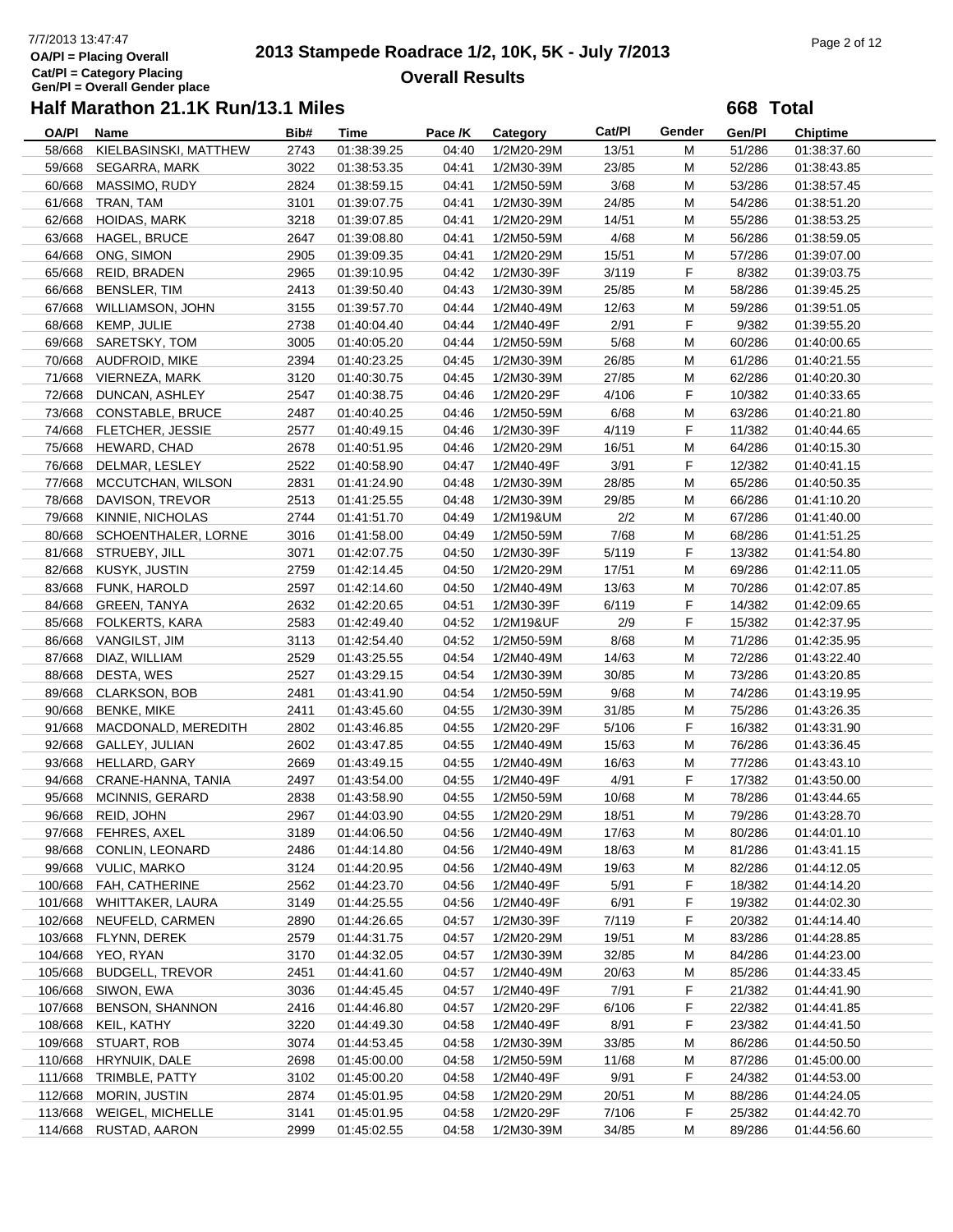# 7/7/2013 13:47:48<br> **2013 Stampede Roadrace 1/2, 10K, 5K - July 7/2013** Page 3 of 12<br> **Page 3 of 12 Overall Results**

**668 Total**

| <b>OA/PI</b> | Name                    | Bib# | Time        | Pace /K | Category   | Cat/Pl | Gender | Gen/Pl  | <b>Chiptime</b> |  |
|--------------|-------------------------|------|-------------|---------|------------|--------|--------|---------|-----------------|--|
| 115/668      | FOLKERTS, MARTIN        | 2584 | 01:45:22.55 | 04:59   | 1/2M50-59M | 12/68  | M      | 90/286  | 01:45:11.90     |  |
| 116/668      | MACDONALD, ANGELA       | 2798 | 01:45:34.65 | 05:00   | 1/2M40-49F | 10/91  | F      | 26/382  | 01:45:22.90     |  |
| 117/668      | RANDALL, DON            | 2962 | 01:45:41.35 | 05:00   | 1/2M50-59M | 13/68  | M      | 91/286  | 01:45:35.20     |  |
| 118/668      | LAZORKO, ROBERT         | 2772 | 01:45:43.45 | 05:00   | 1/2M30-39M | 35/85  | M      | 92/286  | 01:45:33.95     |  |
|              | 119/668 PETKAU, JILL    | 2936 | 01:45:50.60 | 05:00   | 1/2M30-39F | 8/119  | F      | 27/382  | 01:45:40.35     |  |
| 120/668      | HASTINGS, ERIN          | 2664 | 01:45:58.00 | 05:01   | 1/2M20-29F | 8/106  | F      | 28/382  | 01:45:53.45     |  |
| 121/668      | COLLIS, EMILY           | 2483 | 01:45:59.75 | 05:01   | 1/2M20-29F | 9/106  | F      | 29/382  | 01:45:36.45     |  |
| 122/668      | RUDA, RAHIM             | 2993 | 01:46:03.95 | 05:01   | 1/2M40-49M | 21/63  | M      | 93/286  | 01:45:51.90     |  |
| 123/668      | RUSSELL, DOUGLAS        | 2998 | 01:46:11.70 | 05:01   | 1/2M30-39M | 36/85  | M      | 94/286  | 01:45:57.65     |  |
| 124/668      | SIMINGTON, JANE         | 3033 | 01:46:13.60 | 05:02   | 1/2M20-29F | 10/106 | F      | 30/382  | 01:45:52.75     |  |
| 125/668      | PYE, ERIC               | 2953 |             | 05:02   |            | 22/63  | M      | 95/286  |                 |  |
|              |                         |      | 01:46:18.85 |         | 1/2M40-49M |        |        |         | 01:46:06.80     |  |
| 126/668      | CONEYBEARE, STEVE       | 2485 | 01:46:23.45 | 05:02   | 1/2M50-59M | 14/68  | M      | 96/286  | 01:45:56.80     |  |
| 127/668      | <b>OUIMET, ROBERT</b>   | 2909 | 01:46:46.35 | 05:03   | 1/2M40-49M | 23/63  | M      | 97/286  | 01:46:44.55     |  |
| 128/668      | HARDY, MARTIN           | 2660 | 01:46:56.40 | 05:04   | 1/2M40-49M | 24/63  | М      | 98/286  | 01:46:41.55     |  |
| 129/668      | SCHINDEL, GREG          | 3014 | 01:46:59.15 | 05:04   | 1/2M40-49M | 25/63  | M      | 99/286  | 01:46:37.45     |  |
| 130/668      | PLATO, COLIN            | 2945 | 01:47:01.70 | 05:04   | 1/2M40-49M | 26/63  | M      | 100/286 | 01:46:50.45     |  |
| 131/668      | CRANSTONE, DAVID        | 2498 | 01:47:07.85 | 05:04   | 1/2M40-49M | 27/63  | M      | 101/286 | 01:46:58.15     |  |
| 132/668      | <b>BENSON, LORRAINE</b> | 2415 | 01:47:12.40 | 05:04   | 1/2M50-59F | 1/48   | F      | 31/382  | 01:47:04.55     |  |
| 133/668      | <b>SCHLAUCH, KEVIN</b>  | 3015 | 01:47:24.00 | 05:05   | 1/2M30-39M | 37/85  | M      | 102/286 | 01:47:06.75     |  |
| 134/668      | DEL CASTILHO, FRAN      | 2520 | 01:47:27.45 | 05:05   | 1/2M30-39F | 9/119  | F      | 32/382  | 01:47:19.20     |  |
| 135/668      | MISFELDT, DAVID         | 2861 | 01:47:30.80 | 05:05   | 1/2M50-59M | 15/68  | M      | 103/286 | 01:47:28.80     |  |
| 136/668      | <b>BRESCIA, LAURA</b>   | 2439 | 01:47:31.80 | 05:05   | 1/2M30-39F | 10/119 | F      | 33/382  | 01:47:28.45     |  |
| 137/668      | OWEL, THEO              | 2911 | 01:47:39.55 | 05:06   | 1/2M50-59M | 16/68  | M      | 104/286 | 01:47:36.35     |  |
| 138/668      | HIBBARD, SUZZETTE       | 2683 | 01:48:04.15 | 05:07   | 1/2M40-49F | 11/91  | F      | 34/382  | 01:47:59.80     |  |
| 139/668      | HIBBARD, LEE            | 2682 | 01:48:04.45 | 05:07   | 1/2M40-49M | 28/63  | M      | 105/286 | 01:47:59.65     |  |
| 140/668      | <b>CUSACK, FRAN</b>     | 2504 | 01:48:18.45 | 05:07   | 1/2M50-59F | 2/48   | F      | 35/382  | 01:48:10.35     |  |
| 141/668      | MOYNIHAN, PAUL          | 2878 | 01:48:24.45 | 05:08   | 1/2M40-49M | 29/63  | M      | 106/286 | 01:48:07.00     |  |
| 142/668      | DUCKWORTH, RYAN         | 2544 | 01:48:44.15 | 05:09   | 1/2M30-39M | 38/85  | М      | 107/286 | 01:48:13.50     |  |
| 143/668      | HIDER, LAURA            | 2687 | 01:48:57.35 | 05:09   | 1/2M30-39F | 11/119 | F      | 36/382  | 01:48:35.80     |  |
| 144/668      | JOHNSTON, ROB           | 2724 | 01:48:58.80 | 05:09   | 1/2M20-29M | 21/51  | M      | 108/286 | 01:48:21.15     |  |
| 145/668      | RAKHRA, RANDY           | 2960 | 01:49:04.75 | 05:10   | 1/2M30-39M | 39/85  | M      | 109/286 | 01:48:46.05     |  |
| 146/668      | JOHNSON, CONNIE         | 2719 | 01:49:08.05 | 05:10   | 1/2M50-59F | 3/48   | F      | 37/382  | 01:49:03.30     |  |
| 147/668      | VIZINA, ALISON          | 3122 | 01:49:11.45 | 05:10   | 1/2M20-29F | 11/106 | F      | 38/382  | 01:48:58.70     |  |
| 148/668      | <b>HAMILTON, AURORA</b> | 2651 | 01:49:15.80 | 05:10   | 1/2M50-59F | 4/48   | F      | 39/382  | 01:48:58.55     |  |
| 149/668      | VARGA, LAJOS            | 3114 | 01:49:22.25 | 05:10   | 1/2M30-39M | 40/85  | M      | 110/286 | 01:49:15.70     |  |
| 150/668      | REIMER, ROXANNE         | 2969 | 01:49:24.60 | 05:11   | 1/2M30-39F | 12/119 | F      | 40/382  | 01:49:10.15     |  |
| 151/668      | LONCAN, NATALIE         | 2788 | 01:49:36.25 | 05:11   | 1/2M20-29F | 12/106 | F      | 41/382  | 01:48:37.60     |  |
| 152/668      | SHARIF, OMEED           | 3027 | 01:49:45.00 | 05:12   | 1/2M30-39M | 41/85  | M      | 111/286 | 01:49:34.00     |  |
|              | 153/668 GARCIA GOME, CA | 3191 | 01:49:47.00 | 05:12   | 1/2M40-49M | 30/63  | М      | 112/286 | 01:49:43.65     |  |
|              | 154/668 CHATTEN, KARI   | 2463 | 01:49:48.45 | 05:12   | 1/2M40-49F | 12/91  | F      | 42/382  | 01:49:37.05     |  |
| 155/668      | FORD, RUSS              | 2587 | 01:49:48.55 | 05:12   | 1/2M30-39M | 42/85  | M      | 113/286 | 01:49:36.90     |  |
| 156/668      | MARONESE, NICOLE        | 2819 | 01:49:49.20 | 05:12   | 1/2M20-29F | 13/106 | F      | 43/382  | 01:49:31.55     |  |
| 157/668      | HEYWOOD, KEN            | 2681 | 01:49:53.05 | 05:12   | 1/2M50-59M | 17/68  | M      | 114/286 | 01:49:46.00     |  |
| 158/668      | RAMSEY, JASON           | 2961 | 01:49:55.65 | 05:12   | 1/2M40-49M | 31/63  | M      | 115/286 | 01:49:48.80     |  |
| 159/668      | <b>WALKER, BRETT</b>    | 3127 | 01:49:56.55 | 05:12   | 1/2M30-39M | 43/85  | M      | 116/286 |                 |  |
| 160/668      | COX, DAVID              |      | 01:49:58.80 |         |            |        |        |         | 01:49:47.50     |  |
|              |                         | 2496 |             | 05:12   | 1/2M40-49M | 32/63  | M      | 117/286 | 01:49:50.15     |  |
| 161/668      | JONES, RACHEL           | 3205 | 01:50:01.75 | 05:12   | 1/2M30-39F | 13/119 | F      | 44/382  | 01:49:52.20     |  |
| 162/668      | <b>CURRIE, MELISSA</b>  | 3198 | 01:50:13.85 | 05:13   | 1/2M20-29F | 14/106 | F      | 45/382  | 01:50:06.30     |  |
| 163/668      | DUECK, LYNNE            | 3200 | 01:50:18.75 | 05:13   | 1/2M50-59F | 5/48   | F      | 46/382  | 01:50:11.50     |  |
| 164/668      | TKACHYK, SARAH          | 3096 | 01:50:20.10 | 05:13   | 1/2M20-29F | 15/106 | F      | 47/382  | 01:50:12.40     |  |
| 165/668      | WILLMER, RYAN           | 3156 | 01:50:20.60 | 05:13   | 1/2M20-29M | 22/51  | M      | 118/286 | 01:50:12.25     |  |
| 166/668      | WILLMER, TAMMY          | 3157 | 01:50:20.70 | 05:13   | 1/2M30-39F | 14/119 | F      | 48/382  | 01:50:12.95     |  |
| 167/668      | HENLEY, DEAN            | 2673 | 01:50:26.55 | 05:14   | 1/2M50-59M | 18/68  | M      | 119/286 | 01:50:12.80     |  |
| 168/668      | PENKOFF, CHRISTOPHER    | 2474 | 01:50:47.15 | 05:15   | 1/2M30-39M | 44/85  | M      | 120/286 | 01:50:42.35     |  |
| 169/668      | STEWART, R              | 3067 | 01:50:54.15 | 05:15   | 1/2M30-39M | 45/85  | M      | 121/286 | 01:50:13.00     |  |
| 170/668      | FECH, TIANA             | 2566 | 01:51:13.25 | 05:16   | 1/2M30-39F | 15/119 | F      | 49/382  | 01:51:03.10     |  |
| 171/668      | BLUMENSCHEIN, BARRY     | 2429 | 01:51:14.00 | 05:16   | 1/2M50-59M | 19/68  | M      | 122/286 | 01:50:56.65     |  |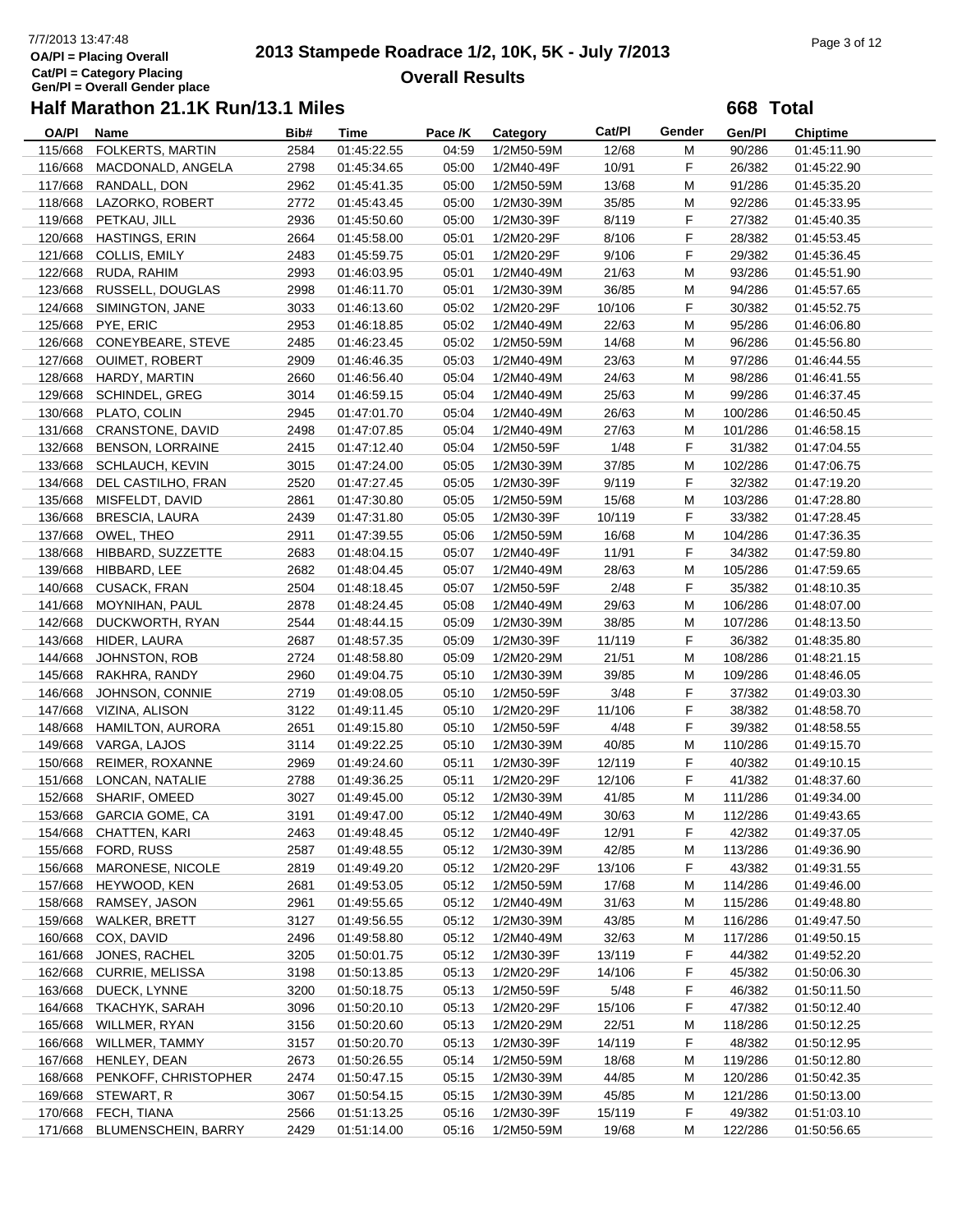# **2013 Stampede Roadrace 1/2, 10K, 5K - July 7/2013** 7/7/2013 13:47:48 Page 4 of 12 **Overall Results**

**668 Total**

| <b>OA/PI</b> | Name                     | Bib# | Time        | Pace /K | Category   | Cat/Pl | Gender | Gen/Pl  | <b>Chiptime</b> |
|--------------|--------------------------|------|-------------|---------|------------|--------|--------|---------|-----------------|
| 172/668      | HARMS, JILL              | 2661 | 01:51:21.15 | 05:16   | 1/2M30-39F | 16/119 | F      | 50/382  | 01:51:15.35     |
| 173/668      | MIRHADY, BRENNA          | 2860 | 01:51:25.00 | 05:16   | 1/2M20-29F | 16/106 | F      | 51/382  | 01:51:10.95     |
| 174/668      | BOCHEN, KERRI-ANN        | 2430 | 01:51:25.05 | 05:16   | 1/2M20-29F | 17/106 | F      | 52/382  | 01:51:11.85     |
| 175/668      | WARNER, SANDY            | 3133 | 01:51:27.45 | 05:16   | 1/2M30-39F | 17/119 | F      | 53/382  | 01:51:00.05     |
| 176/668      | <b>KWONG, MARY</b>       | 2762 | 01:51:51.45 | 05:18   | 1/2M20-29F | 18/106 | F      | 54/382  | 01:51:34.30     |
| 177/668      | POTTINGER, DUNCAN        | 2949 | 01:51:58.60 | 05:18   | 1/2M40-49M | 33/63  | M      | 123/286 | 01:51:41.05     |
|              |                          |      |             |         |            |        |        |         |                 |
| 178/668      | O'GRADY, PAUL            | 2900 | 01:51:59.50 | 05:18   | 1/2M30-39M | 46/85  | M      | 124/286 | 01:51:24.85     |
| 179/668      | MOORE, NICK              | 2872 | 01:52:07.60 | 05:18   | 1/2M40-49M | 34/63  | M      | 125/286 | 01:51:52.40     |
| 180/668      | DYKSTRA, STEVEN          | 2550 | 01:52:09.80 | 05:18   | 1/2M20-29M | 23/51  | M      | 126/286 | 01:51:23.50     |
| 181/668      | ALBINATI, KEITH          | 2382 | 01:52:18.05 | 05:19   | 1/2M50-59M | 20/68  | M      | 127/286 | 01:52:12.40     |
| 182/668      | MACDONALD, ERNIE         | 2799 | 01:52:20.50 | 05:19   | 1/2M50-59M | 21/68  | M      | 128/286 | 01:51:55.65     |
| 183/668      | LOVE, RICHELLE           | 2790 | 01:52:21.40 | 05:19   | 1/2M30-39F | 18/119 | F      | 55/382  | 01:52:02.05     |
| 184/668      | <b>GERBER, INGEMAUD</b>  | 2609 | 01:52:22.75 | 05:19   | 1/2M30-39F | 19/119 | F      | 56/382  | 01:52:16.20     |
| 185/668      | LIBAL, MICHAL            | 2782 | 01:52:33.30 | 05:20   | 1/2M40-49M | 35/63  | M      | 129/286 | 01:52:18.05     |
| 186/668      | OLAR, JENIFER            | 2902 | 01:52:36.55 | 05:20   | 1/2M40-49F | 13/91  | F      | 57/382  | 01:52:33.70     |
| 187/668      | TRAN, KIEN               | 3099 | 01:52:36.90 | 05:20   | 1/2M30-39M | 47/85  | M      | 130/286 | 01:52:20.90     |
| 188/668      | RODRIGUEZ, FIL           | 2981 | 01:52:38.15 | 05:20   | 1/2M30-39M | 48/85  | M      | 131/286 | 01:52:26.90     |
| 189/668      | SNOW, AMANDA             | 3048 | 01:52:45.20 | 05:20   | 1/2M30-39F | 20/119 | F      | 58/382  | 01:52:33.80     |
| 190/668      | STANLEY, JAKE            | 3061 | 01:53:16.90 | 05:22   | 1/2M20-29M | 24/51  | M      | 132/286 | 01:52:37.95     |
| 191/668      | CAPUTO, CONNIE           | 2459 | 01:53:24.40 | 05:22   | 1/2M40-49F | 14/91  | F      | 59/382  | 01:52:40.95     |
|              |                          |      |             |         |            |        |        |         |                 |
| 192/668      | MCLAREN, DUNCAN          | 2843 | 01:53:29.50 | 05:22   | 1/2M30-39M | 49/85  | M      | 133/286 | 01:53:24.20     |
| 193/668      | MOONEY, SEAN             | 2869 | 01:53:32.40 | 05:22   | 1/2M40-49M | 36/63  | M      | 134/286 | 01:53:15.15     |
| 194/668      | <b>BEATTY, DENISE</b>    | 2405 | 01:53:33.20 | 05:22   | 1/2M30-39F | 21/119 | F      | 60/382  | 01:53:28.85     |
| 195/668      | MCNICHOL, PETER          | 2849 | 01:53:33.75 | 05:22   | 1/2M50-59M | 22/68  | M      | 135/286 | 01:52:43.05     |
| 196/668      | <b>BLACK, KENT</b>       | 2426 | 01:53:34.15 | 05:22   | 1/2M50-59M | 23/68  | м      | 136/286 | 01:52:43.95     |
| 197/668      | <b>WILLIAMS, SHEILA</b>  | 3154 | 01:53:40.80 | 05:23   | 1/2M30-39F | 22/119 | F      | 61/382  | 01:53:25.05     |
| 198/668      | <b>BROWN, RACHEL</b>     | 3182 | 01:53:41.25 | 05:23   | 1/2M19&UF  | 3/9    | F      | 62/382  | 01:53:15.00     |
| 199/668      | SEMANISION, STEVE        | 3024 | 01:53:48.75 | 05:23   | 1/2M20-29M | 25/51  | M      | 137/286 | 01:53:20.10     |
| 200/668      | ALLENDORF, ROB           | 2386 | 01:53:51.85 | 05:23   | 1/2M40-49M | 37/63  | M      | 138/286 | 01:53:45.60     |
| 201/668      | MURPHY, KELLY            | 2882 | 01:53:51.90 | 05:23   | 1/2M40-49F | 15/91  | F      | 63/382  | 01:53:46.10     |
| 202/668      | HUFF, GORDON             | 2701 | 01:53:53.25 | 05:23   | 1/2M60-69M | 3/17   | M      | 139/286 | 01:53:43.70     |
| 203/668      | JONES, BERNIE            | 2726 | 01:53:53.35 | 05:23   | 1/2M50-59M | 24/68  | M      | 140/286 | 01:53:44.30     |
| 204/668      | LESLIE, KEVIN            | 2779 | 01:53:53.35 | 05:23   | 1/2M50-59M | 25/68  | M      | 141/286 | 01:53:44.80     |
| 205/668      | MAH, KEVIN               | 2812 | 01:53:58.00 | 05:24   | 1/2M30-39M | 50/85  | M      | 142/286 | 01:53:45.45     |
|              | WOODS, PHIL              |      |             |         |            |        |        |         |                 |
| 206/668      |                          | 3166 | 01:54:02.30 | 05:24   | 1/2M20-29M | 26/51  | M      | 143/286 | 01:53:41.95     |
| 207/668      | YARDLEY, JASON           | 3169 | 01:54:07.25 | 05:24   | 1/2M30-39M | 51/85  | M      | 144/286 | 01:54:03.10     |
| 208/668      | MALTSEV, MICHAEL         | 2814 | 01:54:10.60 | 05:24   | 1/2M30-39M | 52/85  | M      | 145/286 | 01:54:09.60     |
| 209/668      | <b>GARDINER, TIMOTHY</b> | 2608 | 01:54:11.95 | 05:24   | 1/2M30-39M | 53/85  | M      | 146/286 | 01:53:53.90     |
| 210/668      | <b>IRWIN, KRISTINE</b>   | 2708 | 01:54:13.95 | 05:24   | 1/2M20-29F | 19/106 | F      | 64/382  | 01:53:52.80     |
|              | 211/668 GIBNEY, LEIGH    | 2613 | 01:54:14.85 | 05:24   | 1/2M30-39F | 23/119 | F      | 65/382  | 01:54:14.85     |
| 212/668      | MILBURY, DAWSON          | 2859 | 01:54:22.15 | 05:25   | 1/2M50-59M | 26/68  | M      | 147/286 | 01:54:05.60     |
| 213/668      | GOLDIE, KATELYN          | 2623 | 01:54:24.05 | 05:25   | 1/2M20-29F | 20/106 | F.     | 66/382  | 01:54:20.30     |
| 214/668      | OVEREND, BILL            | 2910 | 01:54:29.45 | 05:25   | 1/2M50-59M | 27/68  | M      | 148/286 | 01:53:48.90     |
| 215/668      | <b>SPIERS, MIKE</b>      | 3056 | 01:54:33.60 | 05:25   | 1/2M40-49M | 38/63  | M      | 149/286 | 01:54:19.85     |
| 216/668      | WALKER, MERLE            | 3129 | 01:54:36.80 | 05:25   | 1/2M40-49F | 16/91  | F      | 67/382  | 01:53:51.80     |
| 217/668      | DYSON, TERRY             | 2552 | 01:54:41.05 | 05:26   | 1/2M30-39F | 24/119 | F.     | 68/382  | 01:54:21.30     |
| 218/668      | YUEN, WALTER             | 3174 | 01:54:45.10 | 05:26   | 1/2M40-49M | 39/63  | M      | 150/286 | 01:54:22.35     |
| 219/668      | MCKENNA, RICHARD         | 2841 | 01:54:46.95 | 05:26   | 1/2M50-59M | 28/68  | M      | 151/286 | 01:54:43.90     |
| 220/668      | HILDEBRANDT, ELIZABETH   | 2689 | 01:54:50.25 | 05:26   | 1/2M20-29F | 21/106 | F.     | 69/382  | 01:54:00.80     |
| 221/668      | KEMPF, JESSICA           | 2739 | 01:54:50.60 | 05:26   | 1/2M20-29F | 22/106 | F.     | 70/382  | 01:54:41.10     |
|              |                          |      |             |         |            |        |        |         |                 |
| 222/668      | ARIES, CHANEL            | 2391 | 01:54:50.75 | 05:26   | 1/2M20-29F | 23/106 | F.     | 71/382  | 01:54:01.50     |
| 223/668      | GIERUS, ALEX             | 2616 | 01:54:51.20 | 05:26   | 1/2M30-39M | 54/85  | M      | 152/286 | 01:54:41.25     |
| 224/668      | SIWON, WOJCIECH          | 3037 | 01:54:52.35 | 05:26   | 1/2M40-49M | 40/63  | M      | 153/286 | 01:54:48.45     |
| 225/668      | GREY, GABRIEL            | 2634 | 01:55:00.85 | 05:27   | 1/2M30-39M | 55/85  | M      | 154/286 | 01:54:52.10     |
| 226/668      | MERKOWSKY, MARK          | 2853 | 01:55:04.55 | 05:27   | 1/2M50-59M | 29/68  | M      | 155/286 | 01:54:50.20     |
| 227/668      | BROWNLOW, ALEX           | 2447 | 01:55:06.10 | 05:27   | 1/2M20-29M | 27/51  | M      | 156/286 | 01:54:54.55     |
| 228/668      | DIRKS, SARAH             | 2534 | 01:55:09.90 | 05:27   | 1/2M30-39F | 25/119 | F.     | 72/382  | 01:54:40.30     |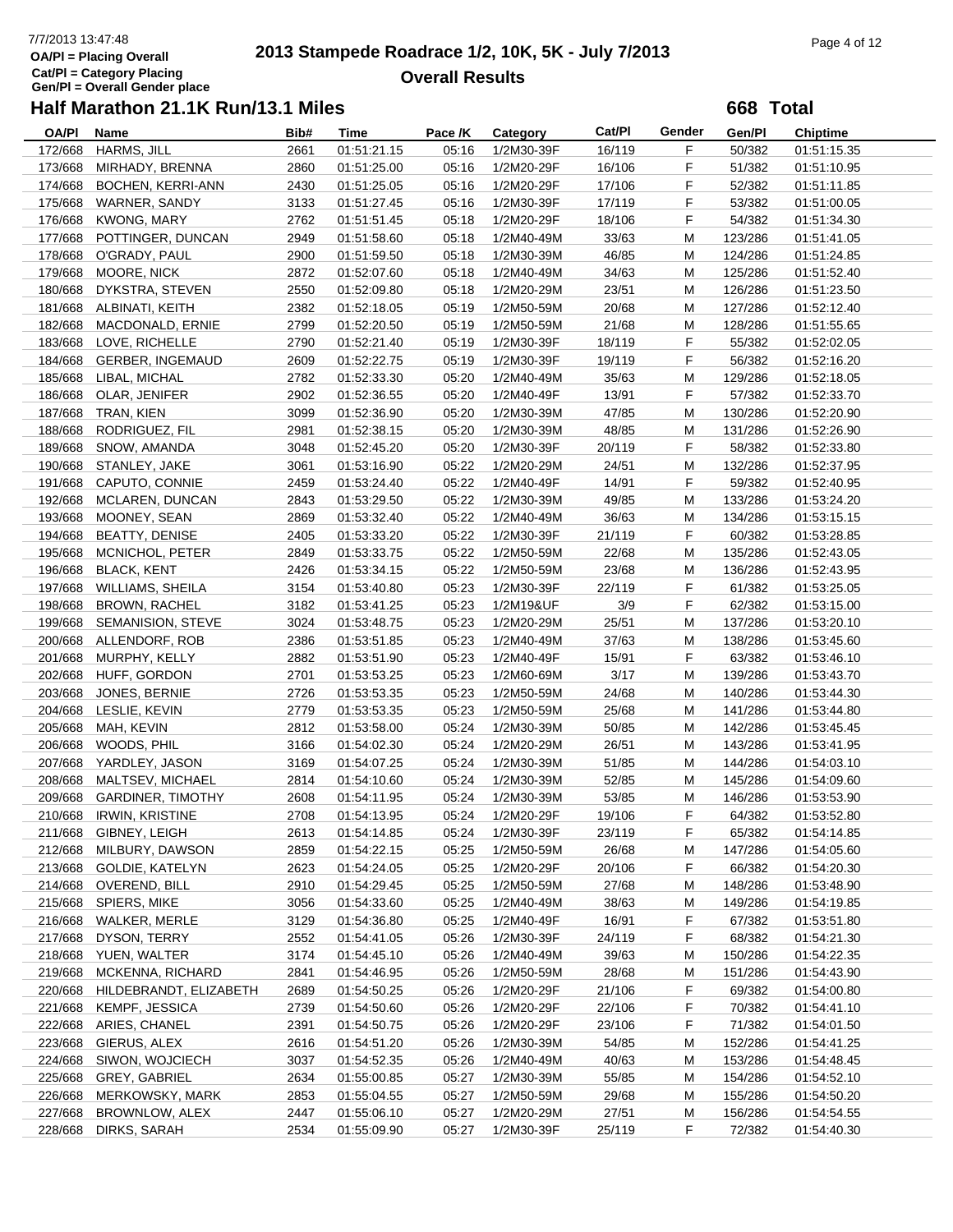# 7/7/2013 13:47:49<br> **2013 Stampede Roadrace 1/2, 10K, 5K - July 7/2013** Page 5 of 12<br> **Page 5 of 12 Overall Results**

**668 Total**

| <b>OA/PI</b> | Name                      | Bib# | Time        | Pace /K | Category   | Cat/Pl | Gender | Gen/Pl  | <b>Chiptime</b> |
|--------------|---------------------------|------|-------------|---------|------------|--------|--------|---------|-----------------|
| 229/668      | DRIEDGER, KEVIN           | 2540 | 01:55:14.80 | 05:27   | 1/2M40-49M | 41/63  | м      | 157/286 | 01:54:43.35     |
| 230/668      | PARSONS, BRANDON          | 2920 | 01:55:20.90 | 05:28   | 1/2M20-29M | 28/51  | М      | 158/286 | 01:55:05.70     |
| 231/668      | <b>REMINGTON, KRYSTA</b>  | 2970 | 01:55:24.25 | 05:28   | 1/2M20-29F | 24/106 | F      | 73/382  | 01:54:55.45     |
| 232/668      | DUMSKY, ALEX              | 2546 | 01:55:29.10 | 05:28   | 1/2M30-39M | 56/85  | M      | 159/286 | 01:54:58.45     |
|              | 233/668 FONTANA, LORENZO  | 2586 | 01:55:32.95 | 05:28   | 1/2M40-49M | 42/63  | M      | 160/286 | 01:54:49.70     |
|              | 234/668 SCHEU, CONNOR     | 3012 | 01:55:44.75 | 05:29   | 1/2M20-29M | 29/51  | M      | 161/286 | 01:55:24.80     |
| 235/668      | WEEVERS, DALE             | 3139 | 01:55:51.15 | 05:29   | 1/2M30-39M | 57/85  | M      | 162/286 | 01:55:30.00     |
|              |                           |      |             |         |            |        |        |         |                 |
| 236/668      | KOLT, OWEN                | 3203 | 01:55:55.30 | 05:29   | 1/2M40-49M | 43/63  | M      | 163/286 | 01:55:18.25     |
|              | 237/668 SMITH, MEREDITH   | 3045 | 01:55:57.65 | 05:29   | 1/2M20-29F | 25/106 | F      | 74/382  | 01:55:28.05     |
| 238/668      | MACLAREN, PATRICIA        | 2807 | 01:55:59.65 | 05:29   | 1/2M40-49F | 17/91  | F      | 75/382  | 01:55:32.50     |
| 239/668      | GIOVANOLI, MARINA         | 2620 | 01:56:03.10 | 05:30   | 1/2M20-29F | 26/106 | F      | 76/382  | 01:55:43.85     |
|              | 240/668 FUNG, LYNDA       | 2596 | 01:56:05.35 | 05:30   | 1/2M40-49F | 18/91  | F      | 77/382  | 01:55:57.40     |
|              | 241/668 LAW, LACEY        | 2771 | 01:56:11.80 | 05:30   | 1/2M30-39F | 26/119 | F      | 78/382  | 01:55:42.55     |
| 242/668      | DOWNS, JEREMY             | 2538 | 01:56:15.20 | 05:30   | 1/2M30-39M | 58/85  | M      | 164/286 | 01:55:04.80     |
| 243/668      | DIODATI, CARL             | 2532 | 01:56:22.15 | 05:30   | 1/2M30-39M | 59/85  | M      | 165/286 | 01:56:12.90     |
| 244/668      | DIODATI, KEVIN            | 2533 | 01:56:22.40 | 05:30   | 1/2M20-29M | 30/51  | M      | 166/286 | 01:56:13.55     |
| 245/668      | <b>KRUPPI, BRENDA</b>     | 2754 | 01:56:23.30 | 05:30   | 1/2M40-49F | 19/91  | F      | 79/382  | 01:55:58.00     |
|              | 246/668 O, AKIN           | 2899 | 01:56:26.75 | 05:31   | 1/2M30-39M | 60/85  | M      | 167/286 | 01:56:05.05     |
| 247/668      | GIOVANOLI, MARCO          | 2619 | 01:56:34.30 | 05:31   | 1/2M50-59M | 30/68  | M      | 168/286 | 01:56:14.65     |
| 248/668      | DOUGLAS, MEAGAN           | 2537 | 01:56:35.00 | 05:31   | 1/2M30-39F | 27/119 | F      | 80/382  | 01:55:52.80     |
| 249/668      | MCLEOD, KATHERINE         | 2846 | 01:56:35.05 | 05:31   | 1/2M30-39F | 28/119 | F      | 81/382  | 01:55:52.10     |
| 250/668      | HAND, DANA                | 2653 | 01:56:42.95 | 05:31   | 1/2M50-59F | 6/48   | F      | 82/382  | 01:56:35.75     |
|              |                           | 2424 |             |         |            |        |        |         |                 |
| 251/668      | BIRD, KEVIN               |      | 01:56:48.80 | 05:32   | 1/2M50-59M | 31/68  | M      | 169/286 | 01:56:23.20     |
| 252/668      | HANNAH, KEITH             | 2655 | 01:56:49.85 | 05:32   | 1/2M50-59M | 32/68  | M      | 170/286 | 01:56:39.50     |
| 253/668      | CHERWONKA, TIM            | 2467 | 01:56:51.50 | 05:32   | 1/2M40-49M | 44/63  | м      | 171/286 | 01:56:29.35     |
| 254/668      | MACDONALD, JAIME          | 2800 | 01:56:53.10 | 05:32   | 1/2M30-39F | 29/119 | F      | 83/382  | 01:56:37.15     |
| 255/668      | HANTZSCH, PATRICIA        | 2656 | 01:57:13.70 | 05:33   | 1/2M50-59F | 7/48   | F      | 84/382  | 01:56:46.55     |
|              | 256/668 SMITH, STEVE      | 3046 | 01:57:13.75 | 05:33   | 1/2M50-59M | 33/68  | M      | 172/286 | 01:56:47.20     |
|              | 257/668 GALBRAITH, GARY   | 2600 | 01:57:15.80 | 05:33   | 1/2M60-69M | 4/17   | M      | 173/286 | 01:56:45.50     |
| 258/668      | HOWG, KYLE                | 2697 | 01:57:21.25 | 05:33   | 1/2M40-49M | 45/63  | M      | 174/286 | 01:57:00.65     |
| 259/668      | HALLET, LISA              | 2649 | 01:57:41.50 | 05:34   | 1/2M20-29F | 27/106 | F      | 85/382  | 01:57:03.10     |
| 260/668      | GUMINSKI, JANEK           | 2640 | 01:57:42.50 | 05:34   | 1/2M40-49M | 46/63  | M      | 175/286 | 01:56:55.90     |
| 261/668      | JAMIESON, KYLA            | 2712 | 01:57:46.55 | 05:34   | 1/2M20-29F | 28/106 | F      | 86/382  | 01:57:23.50     |
| 262/668      | BOYLE, RYAN               | 2435 | 01:57:46.80 | 05:34   | 1/2M30-39M | 61/85  | M      | 176/286 | 01:57:24.55     |
| 263/668      | PEDDLE, SHELLAN           | 2928 | 01:57:51.25 | 05:35   | 1/2M40-49F | 20/91  | F      | 87/382  | 01:57:47.65     |
|              | 264/668 WATKINS, SEAN     | 3135 | 01:57:51.95 | 05:35   | 1/2M30-39M | 62/85  | M      | 177/286 | 01:57:22.10     |
| 265/668      | KIEFER, KRYSTINA          | 2742 | 01:57:53.25 | 05:35   | 1/2M20-29F | 29/106 | F      | 88/382  | 01:57:39.60     |
| 266/668      | FRERE SCHMIDT, RINKY      | 2591 | 01:57:54.65 | 05:35   | 1/2M50-59F | 8/48   | F      | 89/382  | 01:57:41.90     |
| 267/668      | LALONDE, BRIAN            | 3193 | 01:58:01.65 | 05:35   |            | 34/68  | М      | 178/286 | 01:57:30.15     |
|              |                           |      |             |         | 1/2M50-59M |        |        |         |                 |
| 268/668      | LACZO, ROXANNE            | 2764 | 01:58:18.50 | 05:36   | 1/2M30-39F | 30/119 | F      | 90/382  | 01:58:05.85     |
| 269/668      | HAGEL, NATASHA            | 2648 | 01:58:23.45 | 05:36   | 1/2M20-29F | 30/106 | F      | 91/382  | 01:57:58.70     |
| 270/668      | DRYER, BRENDA             | 2541 | 01:58:24.75 | 05:36   | 1/2M30-39F | 31/119 | F      | 92/382  | 01:58:16.75     |
| 271/668      | HAYDUK, SHAYLYN           | 2665 | 01:58:26.10 | 05:36   | 1/2M30-39F | 32/119 | F.     | 93/382  | 01:58:16.20     |
|              | 272/668 GONZALEZ, LAURA   | 2624 | 01:58:36.05 | 05:37   | 1/2M40-49F | 21/91  | F      | 94/382  | 01:58:27.00     |
|              | 273/668 ESPINA, AUDREY    | 2559 | 01:58:44.45 | 05:37   | 1/2M20-29F | 31/106 | F      | 95/382  | 01:58:16.95     |
| 274/668      | POLLOCK, SALLY            | 2947 | 01:58:48.30 | 05:37   | 1/2M20-29F | 32/106 | F      | 96/382  | 01:58:39.25     |
| 275/668      | <b>VERDIEL, ARLENE</b>    | 3117 | 01:58:50.25 | 05:37   | 1/2M60-69F | 1/9    | F.     | 97/382  | 01:58:39.80     |
| 276/668      | BEEVER, JENNIFER          | 2407 | 01:58:50.55 | 05:37   | 1/2M30-39F | 33/119 | F.     | 98/382  | 01:58:34.00     |
|              | 277/668 SCHIMMEL, JANESSA | 3013 | 01:58:53.45 | 05:38   | 1/2M20-29F | 33/106 | F      | 99/382  | 01:58:40.10     |
| 278/668      | FINDLAY, MORGAN           | 2572 | 01:58:58.00 | 05:38   | 1/2M20-29F | 34/106 | F.     | 100/382 | 01:58:42.60     |
| 279/668      | MULVIHILL, TERRY          | 2880 | 01:58:58.55 | 05:38   | 1/2M50-59M | 35/68  | M      | 179/286 | 01:58:08.65     |
| 280/668      | <b>BIRD, HOLLY</b>        | 2423 | 01:59:00.75 | 05:38   | 1/2M20-29F | 35/106 | F.     | 101/382 | 01:58:46.10     |
|              | 281/668 GIROUX, MONICA    | 2621 | 01:59:06.35 | 05:38   | 1/2M40-49F | 22/91  | F      | 102/382 | 01:58:58.90     |
| 282/668      | DABISZA, JANELLE          | 2507 | 01:59:10.00 | 05:38   | 1/2M40-49F | 23/91  | F      | 103/382 | 01:58:40.55     |
| 283/668      | WEARE, KENT               | 3137 | 01:59:14.80 | 05:39   | 1/2M30-39M | 63/85  | M      | 180/286 | 01:59:06.05     |
| 284/668      | KERSHAW, DEB              | 2740 | 01:59:17.25 | 05:39   | 1/2M30-39F | 34/119 | F      | 104/382 | 01:59:10.40     |
| 285/668      |                           | 2650 |             | 05:39   |            |        |        |         |                 |
|              | HAMBLIN, TRISTAN          |      | 01:59:27.55 |         | 1/2M20-29M | 31/51  | М      | 181/286 | 01:58:46.60     |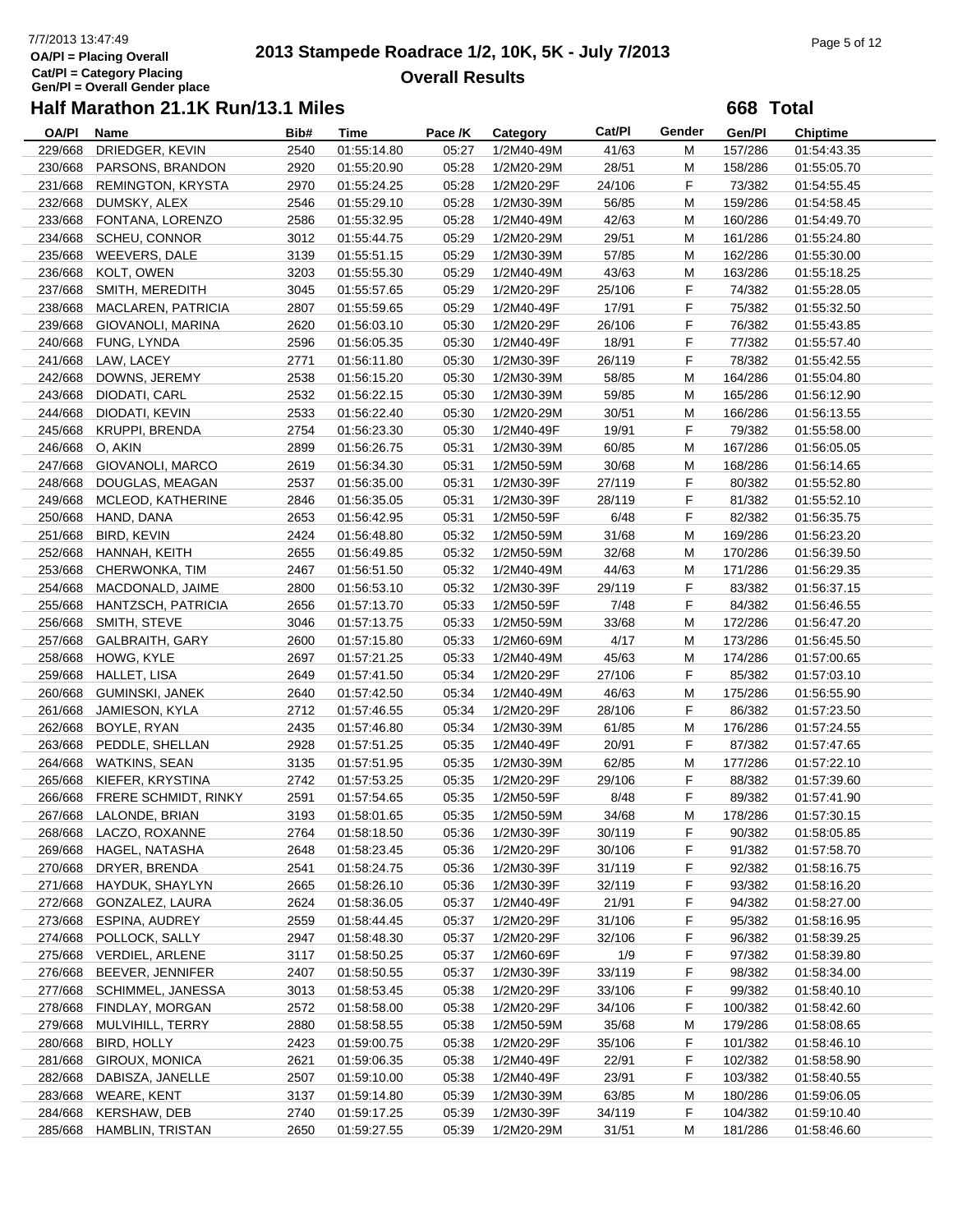# 7/7/2013 13:47:49<br> **2013 Stampede Roadrace 1/2, 10K, 5K - July 7/2013** Page 6 of 12<br> **Page 6 of 12 Overall Results**

**668 Total**

| <b>OA/PI</b> | Name                       | Bib# | <b>Time</b> | Pace /K | Category   | Cat/Pl | Gender | Gen/Pl  | <b>Chiptime</b> |
|--------------|----------------------------|------|-------------|---------|------------|--------|--------|---------|-----------------|
| 286/668      | BAKER, THERESA             | 2396 | 01:59:38.65 | 05:40   | 1/2M40-49F | 24/91  | F      | 105/382 | 01:59:09.55     |
| 287/668      | MCINTOSH, ERIN             | 2839 | 01:59:47.50 | 05:40   | 1/2M20-29F | 36/106 | F.     | 106/382 | 01:59:21.55     |
| 288/668      | HUXLEY, KHRIS              | 3209 | 01:59:49.05 | 05:40   | 1/2M40-49M | 47/63  | M      | 182/286 | 01:59:36.60     |
| 289/668      | HAGEL, NATHALIE            | 2889 | 01:59:51.85 | 05:40   | 1/2M40-49F | 25/91  | F      | 107/382 | 01:59:26.40     |
| 290/668      | COOLMAN, NICOLE            | 2488 | 02:00:00.65 | 05:41   | 1/2M20-29F | 37/106 | F      | 108/382 | 01:59:44.50     |
| 291/668      | <b>HETT, REBECCA</b>       | 2677 | 02:00:01.35 | 05:41   | 1/2M30-39F | 35/119 | F      | 109/382 | 01:59:45.30     |
| 292/668      | PARKER, JIM                | 2919 | 02:00:07.05 | 05:41   | 1/2M50-59M | 36/68  | M      | 183/286 | 01:59:51.25     |
| 293/668      | <b>BROMBY, ASHLEY</b>      | 2441 | 02:00:07.50 | 05:41   | 1/2M20-29F | 38/106 | F      | 110/382 | 01:59:58.05     |
|              | 294/668 SPICE, RON         | 3055 | 02:00:11.10 | 05:41   | 1/2M50-59M | 37/68  | M      | 184/286 | 01:59:52.45     |
| 295/668      | JAKHURA, JACK              | 2711 | 02:00:12.45 | 05:41   | 1/2M50-59M | 38/68  | M      | 185/286 | 02:00:04.30     |
| 296/668      | DORE, JENNIFER             | 2535 | 02:00:26.50 | 05:42   | 1/2M30-39F | 36/119 | F      | 111/382 | 02:00:02.25     |
| 297/668      | SMITH, BART                | 3041 | 02:00:32.25 | 05:42   | 1/2M30-39M | 64/85  | M      | 186/286 | 01:59:52.00     |
| 298/668      | MICHAUD, DANIELLE          | 2855 | 02:00:34.85 | 05:42   | 1/2M30-39F | 37/119 | F      | 112/382 | 02:00:14.90     |
| 299/668      | MCDIARMID, ERIN            | 2832 | 02:00:35.00 | 05:42   | 1/2M30-39F | 38/119 | F      | 113/382 | 02:00:14.95     |
| 300/668      | PARKER, DANIEL             | 2917 | 02:00:39.70 | 05:43   | 1/2M50-59M | 39/68  | M      | 187/286 | 02:00:26.50     |
| 301/668      | WARD, RYAN                 | 3132 | 02:00:48.45 | 05:43   | 1/2M20-29M | 32/51  | M      | 188/286 | 02:00:13.90     |
|              |                            |      |             |         |            |        |        |         |                 |
| 302/668      | DYSON, ANDREW              | 2551 | 02:00:50.20 | 05:43   | 1/2M30-39M | 65/85  | M      | 189/286 | 02:00:30.85     |
| 303/668      | MCGIVERN, LEN              | 2835 | 02:00:50.55 | 05:43   | 1/2M50-59M | 40/68  | M      | 190/286 | 02:00:20.80     |
| 304/668      | GAGE, RHONDA               | 2599 | 02:00:51.25 | 05:43   | 1/2M50-59F | 9/48   | F      | 114/382 | 02:00:43.75     |
| 305/668      | EVANGELOPOULOS, DIMITRA    | 2531 | 02:00:59.90 | 05:44   | 1/2M20-29F | 39/106 | F      | 115/382 | 02:00:15.80     |
| 306/668      | <b>MARTENS, LISA</b>       | 2821 | 02:01:00.75 | 05:44   | 1/2M20-29F | 40/106 | F      | 116/382 | 02:00:29.10     |
| 307/668      | <b>WEINERT, MIKE</b>       | 3142 | 02:01:03.05 | 05:44   | 1/2M40-49M | 48/63  | M      | 191/286 | 02:00:46.55     |
| 308/668      | RIESEBERG, ASHLEY          | 2974 | 02:01:18.85 | 05:44   | 1/2M20-29F | 41/106 | F      | 117/382 | 02:00:43.10     |
| 309/668      | KALSI, JARNAIL             | 2730 | 02:01:22.55 | 05:45   | 1/2M30-39M | 66/85  | M      | 192/286 | 02:01:21.40     |
|              | 310/668 AUSTERBERRY, DAVIS | 2395 | 02:01:35.55 | 05:45   | 1/2M20-29M | 33/51  | М      | 193/286 | 01:49:02.95     |
| 311/668      | SMART, LINDA               | 3039 | 02:01:45.90 | 05:46   | 1/2M40-49F | 26/91  | F      | 118/382 | 02:01:31.90     |
| 312/668      | ARAMBARRI, YOLANDA         | 2390 | 02:01:49.50 | 05:46   | 1/2M50-59F | 10/48  | F      | 119/382 | 02:01:28.85     |
| 313/668      | PROULX, DANIELLE           | 2951 | 02:01:49.50 | 05:46   | 1/2M40-49F | 27/91  | F      | 120/382 | 02:01:29.65     |
| 314/668      | MOISAN, CHRISTOPHER        | 2866 | 02:01:54.90 | 05:46   | 1/2M30-39M | 67/85  | м      | 194/286 | 02:01:46.95     |
| 315/668      | SPROULE, JARED             | 3058 | 02:02:02.10 | 05:47   | 1/2M20-29M | 34/51  | M      | 195/286 | 02:01:01.35     |
| 316/668      | STEW, KELSEY               | 3066 | 02:02:02.10 | 05:47   | 1/2M20-29F | 42/106 | F      | 121/382 | 02:01:01.60     |
| 317/668      | MANN, DON                  | 2816 | 02:02:07.00 | 05:47   | 1/2M60-69M | 5/17   | M      | 196/286 | 02:01:51.20     |
| 318/668      | ZINK, NATALIE              | 3178 | 02:02:16.65 | 05:47   | 1/2M20-29F | 43/106 | F      | 122/382 | 02:01:50.60     |
| 319/668      | <b>REIMER, DORIS</b>       | 2968 | 02:02:17.55 | 05:47   | 1/2M40-49F | 28/91  | F      | 123/382 | 02:02:00.80     |
| 320/668      | SAKUNDIAK, JUDY            | 3002 | 02:02:18.25 | 05:47   | 1/2M40-49F | 29/91  | F      | 124/382 | 02:01:53.85     |
| 321/668      | KWAN, MOCHUNG              | 2760 | 02:02:29.20 | 05:48   | 1/2M40-49F | 30/91  | F      | 125/382 | 02:02:12.30     |
| 322/668      | <b>VERBONAC, MARIA</b>     | 3116 | 02:02:32.05 | 05:48   | 1/2M40-49F | 31/91  | F      | 126/382 | 02:02:22.80     |
| 323/668      | <b>CROCKER, RACHEL</b>     | 2500 | 02:02:32.75 | 05:48   | 1/2M40-49F | 32/91  | F      | 127/382 | 02:02:03.20     |
| 324/668      | OGRODNIK, OKSANA           | 2901 | 02:02:40.45 | 05:48   | 1/2M20-29F | 44/106 | F      | 128/382 | 02:02:38.00     |
|              | 325/668 HARDER, TIM        | 2659 | 02:02:40.85 | 05:48   | 1/2M40-49M | 49/63  | M      | 197/286 | 02:02:07.00     |
| 326/668      | VAN DER ZEE, RICHARD       | 3109 | 02:02:43.35 | 05:48   | 1/2M50-59M | 41/68  | M      | 198/286 | 02:02:20.55     |
| 327/668      | FLYNN, SARAH               | 2581 | 02:02:54.20 | 05:49   | 1/2M40-49F | 33/91  | F      | 129/382 | 02:02:38.55     |
| 328/668      | <b>INFUSINO, SANTO</b>     | 2705 | 02:03:05.10 | 05:50   | 1/2M50-59M | 42/68  | M      | 199/286 | 02:02:39.75     |
| 329/668      | ATKINSON, CHARLES          | 2393 | 02:03:08.85 | 05:50   | 1/2M50-59M | 43/68  | M      | 200/286 | 02:02:49.90     |
| 330/668      | INGRAM, LISA               |      | 02:03:19.85 |         | 1/2M40-49F | 34/91  |        | 130/382 | 02:02:56.40     |
|              |                            | 2706 |             | 05:50   |            |        | F.     |         |                 |
| 331/668      | <b>BARNES, JULIA</b>       | 2398 | 02:03:37.15 | 05:51   | 1/2M20-29F | 45/106 | F      | 131/382 | 02:03:31.05     |
| 332/668      | BARNES, RYAN               | 2399 | 02:03:37.50 | 05:51   | 1/2M20-29M | 35/51  | M      | 201/286 | 02:03:31.35     |
| 333/668      | VU, CATHERINE              | 3123 | 02:03:40.90 | 05:51   | 1/2M19&UF  | 4/9    | F      | 132/382 | 02:02:58.15     |
| 334/668      | KWON, YOUNG-MI             | 2761 | 02:03:58.60 | 05:52   | 1/2M40-49F | 35/91  | F.     | 133/382 | 02:03:30.60     |
| 335/668      | MCLEAN, HEATHER            | 2844 | 02:04:06.30 | 05:52   | 1/2M20-29F | 46/106 | F      | 134/382 | 02:03:45.65     |
| 336/668      | SHAPIRO, SAJ               | 3026 | 02:04:07.65 | 05:52   | 1/2M40-49M | 50/63  | M      | 202/286 | 02:03:59.80     |
| 337/668      | LOKANC, SABINA             | 3185 | 02:04:11.25 | 05:53   | 1/2M40-49F | 36/91  | F.     | 135/382 | 02:03:51.40     |
| 338/668      | VADORI, NELSON             | 3107 | 02:04:14.55 | 05:53   | 1/2M20-29M | 36/51  | M      | 203/286 | 02:04:08.70     |
| 339/668      | MCNULTY, TRACY             | 2850 | 02:04:16.20 | 05:53   | 1/2M30-39F | 39/119 | F.     | 136/382 | 02:03:57.25     |
| 340/668      | <b>FERNQUIST, JODIE</b>    | 2569 | 02:04:20.30 | 05:53   | 1/2M40-49F | 37/91  | F      | 137/382 | 02:03:52.50     |
| 341/668      | PATTERSON, MATTHEW         | 2924 | 02:04:30.85 | 05:54   | 1/2M20-29M | 37/51  | M      | 204/286 | 02:03:50.90     |
| 342/668      | HACKINEN, DALE             | 2643 | 02:04:38.05 | 05:54   | 1/2M60-69M | 6/17   | М      | 205/286 | 02:04:13.00     |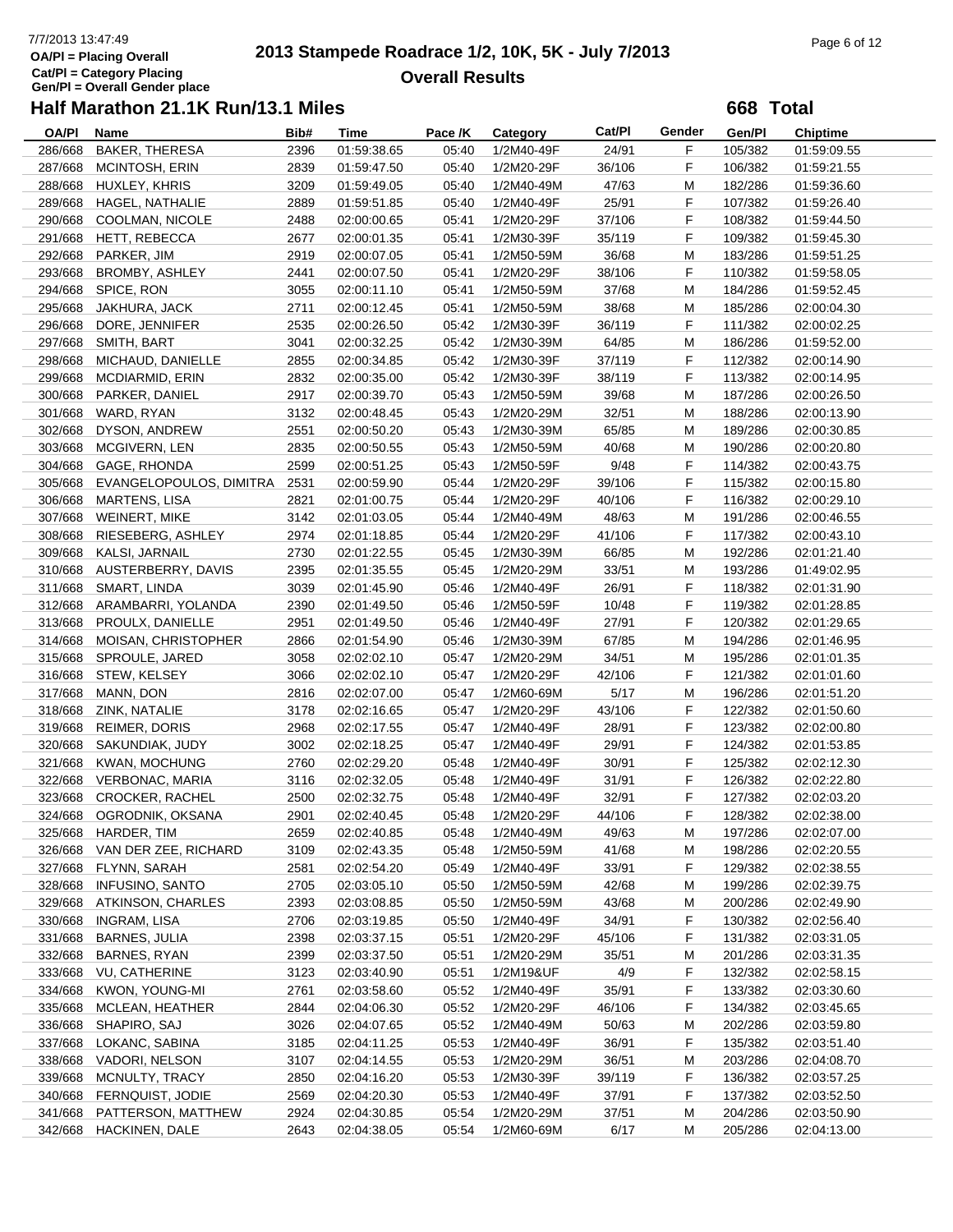# 7/7/2013 13:47:50<br> **2013 Stampede Roadrace 1/2, 10K, 5K - July 7/2013** Page 7 of 12<br> **Page 7 of 12 Overall Results**

**668 Total**

| <b>OA/PI</b> | Name                           | Bib# | Time        | Pace /K | Category   | Cat/Pl | Gender | Gen/Pl  | <b>Chiptime</b> |
|--------------|--------------------------------|------|-------------|---------|------------|--------|--------|---------|-----------------|
| 343/668      | HILDEBRAND, ERIC               | 2688 | 02:04:48.55 | 05:54   | 1/2M30-39M | 68/85  | M      | 206/286 | 02:04:31.20     |
| 344/668      | <b>COLBERT, JILL</b>           | 2482 | 02:04:50.55 | 05:54   | 1/2M30-39F | 40/119 | F.     | 138/382 | 02:04:43.90     |
| 345/668      | NILSSON, LAURA                 | 2893 | 02:04:57.90 | 05:55   | 1/2M20-29F | 47/106 | F.     | 139/382 | 02:04:23.25     |
| 346/668      | SUTTER, JENNIFER               | 3078 | 02:05:01.70 | 05:55   | 1/2M20-29F | 48/106 | F      | 140/382 | 02:04:28.55     |
| 347/668      | IRVING, SHELLEY                | 2707 | 02:05:03.85 | 05:55   | 1/2M30-39F | 41/119 | F      | 141/382 | 02:04:01.45     |
| 348/668      | TEJANI, RAHIM                  | 3091 | 02:05:05.05 | 05:55   | 1/2M30-39M | 69/85  | M      | 207/286 | 02:04:43.20     |
|              | 349/668 TEJANI, DESIREE        | 3090 | 02:05:05.15 | 05:55   | 1/2M30-39F | 42/119 | F      | 142/382 | 02:04:43.20     |
|              |                                |      |             |         |            |        | F      |         |                 |
| 350/668      | GARDINER, DIANA                | 2607 | 02:05:23.60 | 05:56   | 1/2M30-39F | 43/119 |        | 143/382 | 02:05:06.55     |
|              | 351/668 FAVERIN, KIRSTEN       | 2745 | 02:05:31.20 | 05:56   | 1/2M20-29F | 49/106 | F      | 144/382 | 02:04:51.05     |
| 352/668      | BROOMFIELD, DONNA              | 2442 | 02:05:36.10 | 05:57   | 1/2M40-49F | 38/91  | F      | 145/382 | 02:04:58.75     |
| 353/668      | SANDILANDS, CINDY              | 3004 | 02:05:42.55 | 05:57   | 1/2M30-39F | 44/119 | F.     | 146/382 | 02:05:27.65     |
| 354/668      | <b>BARTMAN, RAY</b>            | 2401 | 02:05:43.10 | 05:57   | 1/2M40-49M | 51/63  | M      | 208/286 | 02:04:57.95     |
| 355/668      | <b>BASSETT, YOSHIE</b>         | 2403 | 02:05:46.25 | 05:57   | 1/2M50-59F | 11/48  | F      | 147/382 | 02:05:29.40     |
| 356/668      | LUND, TERRY                    | 2792 | 02:05:47.95 | 05:57   | 1/2M50-59M | 44/68  | M      | 209/286 | 02:05:34.35     |
| 357/668      | MASKER, KIMBERLY               | 2823 | 02:05:48.20 | 05:57   | 1/2M30-39F | 45/119 | F      | 148/382 | 02:05:27.50     |
|              | 358/668 HEAL, ANDREA           | 2667 | 02:05:49.35 | 05:57   | 1/2M20-29F | 50/106 | F      | 149/382 | 02:05:26.75     |
| 359/668      | DECKER, MICHAEL                | 2518 | 02:05:50.85 | 05:57   | 1/2M30-39M | 70/85  | M      | 210/286 | 02:05:17.10     |
| 360/668      | LAM, JESSICA                   | 2765 | 02:05:52.35 | 05:57   | 1/2M20-29F | 51/106 | F      | 150/382 | 02:05:27.35     |
| 361/668      | FEHR, EDWARD                   | 2567 | 02:05:58.30 | 05:58   | 1/2M50-59M | 45/68  | M      | 211/286 | 02:05:23.90     |
| 362/668      | TIGHE, DIANE                   | 3095 | 02:06:02.70 | 05:58   | 1/2M50-59F | 12/48  | F      | 151/382 | 02:05:48.60     |
| 363/668      | LAUSEN, BRENDA                 | 2770 | 02:06:03.85 | 05:58   | 1/2M40-49F | 39/91  | F      | 152/382 | 02:05:41.85     |
| 364/668      | PROVENCAL, ANDREW              | 2952 | 02:06:08.65 | 05:58   | 1/2M20-29M | 38/51  | M      | 212/286 | 02:05:48.60     |
| 365/668      | GOES, JEROEN                   | 3217 | 02:06:10.30 | 05:58   | 1/2M30-39M | 71/85  | M      | 213/286 | 02:05:37.40     |
| 366/668      | DEPENCIER, SHERRI              | 2525 | 02:06:10.80 | 05:58   | 1/2M30-39F | 46/119 | F      | 153/382 | 02:05:35.65     |
|              |                                |      |             |         |            |        |        |         |                 |
|              | 367/668 GUERRERO, VALESKA      | 2638 | 02:06:20.90 | 05:59   | 1/2M40-49F | 40/91  | F      | 154/382 | 02:06:11.75     |
| 368/668      | LEE, DENNIS                    | 2775 | 02:06:23.55 | 05:59   | 1/2M60-69M | 7/17   | М      | 214/286 | 02:06:01.20     |
| 369/668      | PARSONS, KATHERINE             | 2921 | 02:06:31.15 | 05:59   | 1/2M20-29F | 52/106 | F      | 155/382 | 02:06:15.40     |
| 370/668      | REES, MIMI                     | 2964 | 02:06:40.70 | 06:00   | 1/2M50-59F | 13/48  | F      | 156/382 | 02:06:04.55     |
| 371/668      | <b>SCOTT, STEWART</b>          | 3017 | 02:06:42.75 | 06:00   | 1/2M50-59M | 46/68  | М      | 215/286 | 02:06:17.25     |
| 372/668      | <b>MUNRO, TANIS</b>            | 2881 | 02:06:46.55 | 06:00   | 1/2M20-29F | 53/106 | F      | 157/382 | 02:06:26.30     |
| 373/668      | <b>MYERS, HEATHER</b>          | 2886 | 02:06:54.90 | 06:00   | 1/2M30-39F | 47/119 | F      | 158/382 | 02:06:19.45     |
| 374/668      | DOUCET, JOHANNE                | 2536 | 02:06:55.80 | 06:00   | 1/2M40-49F | 41/91  | F      | 159/382 | 02:06:13.00     |
| 375/668      | ALLAN, SCOTT                   | 2385 | 02:06:57.05 | 06:00   | 1/2M40-49M | 52/63  | M      | 216/286 | 02:06:26.05     |
| 376/668      | GILJE, MARY                    | 3184 | 02:06:59.15 | 06:01   | 1/2M40-49F | 42/91  | F      | 160/382 | 02:06:59.15     |
| 377/668      | MARR, TIFFANY                  | 3190 | 02:07:00.15 | 06:01   | 1/2M30-39F | 48/119 | F      | 161/382 | 02:06:26.95     |
| 378/668      | ILSLEY, SUSAN                  | 2704 | 02:07:06.25 | 06:01   | 1/2M20-29F | 54/106 | F      | 162/382 | 02:06:32.80     |
| 379/668      | <b>WILSON, CHELSEA</b>         | 2465 | 02:07:09.90 | 06:01   | 1/2M20-29F | 55/106 | F      | 163/382 | 02:07:02.35     |
| 380/668      | <b>BERES, ANDREA</b>           | 3225 | 02:07:10.10 | 06:01   | 1/2M40-49F | 43/91  | F      | 164/382 | 02:06:44.35     |
|              | 381/668 VAN DER MERWE, LAMINDA | 3108 | 02:07:11.45 | 06:01   | 1/2M40-49F | 44/91  | F      | 165/382 | 02:06:56.70     |
|              | 382/668 FLYNN, ELIZABETH       | 2580 | 02:07:38.30 | 06:02   | 1/2M20-29F | 56/106 | F      | 166/382 | 02:07:07.85     |
| 383/668      | HADDON, PAUL                   | 2644 | 02:07:39.55 | 06:02   | 1/2M50-59M | 47/68  | M      | 217/286 | 02:07:21.40     |
| 384/668      | CHOATE, GORDON                 | 2470 | 02:07:42.30 | 06:03   | 1/2M50-59M | 48/68  | M      | 218/286 | 02:07:15.55     |
| 385/668      | MIERAU, TAMMY                  | 2858 | 02:07:44.00 | 06:03   | 1/2M40-49F | 45/91  |        | 167/382 | 02:07:04.15     |
|              |                                |      |             |         |            |        | F.     |         |                 |
| 386/668      | LIBIN, THU                     | 2783 | 02:07:44.25 | 06:03   | 1/2M40-49F | 46/91  | F      | 168/382 | 02:07:03.00     |
| 387/668      | JOHNSON, BRETT                 | 2718 | 02:07:50.45 | 06:03   | 1/2M30-39M | 72/85  | M      | 219/286 | 02:07:32.90     |
| 388/668      | JOHNSON, MICHELLE              | 2721 | 02:07:50.80 | 06:03   | 1/2M30-39F | 49/119 | F      | 169/382 | 02:07:34.55     |
| 389/668      | RUDKO, JENNIFER                | 2994 | 02:07:58.20 | 06:03   | 1/2M20-29F | 57/106 | F      | 170/382 | 02:07:40.55     |
| 390/668      | DAVIS, HEATHER                 | 2511 | 02:08:17.85 | 06:04   | 1/2M30-39F | 50/119 | F      | 171/382 | 02:07:51.95     |
| 391/668      | SORENSEN, TRISH                | 3051 | 02:08:20.65 | 06:04   | 1/2M30-39F | 51/119 | F.     | 172/382 | 02:07:48.30     |
| 392/668      | KUJAWA, LUCIA                  | 2756 | 02:08:25.00 | 06:05   | 1/2M40-49F | 47/91  | F      | 173/382 | 02:08:00.35     |
| 393/668      | KUJAWA, THOMAS                 | 2757 | 02:08:25.30 | 06:05   | 1/2M40-49M | 53/63  | M      | 220/286 | 02:08:01.65     |
| 394/668      | TAYLOR, TAMARA                 | 3088 | 02:08:26.40 | 06:05   | 1/2M30-39F | 52/119 | F.     | 174/382 | 02:08:09.25     |
| 395/668      | SPRING, ANDREA                 | 2388 | 02:08:28.00 | 06:05   | 1/2M20-29F | 58/106 | F.     | 175/382 | 02:08:21.75     |
| 396/668      | WEIERS, VIOLA                  | 3140 | 02:08:31.00 | 06:05   | 1/2M50-59F | 14/48  | F.     | 176/382 | 02:08:24.75     |
| 397/668      | KOPEC, ALYSHA                  | 2752 | 02:08:33.40 | 06:05   | 1/2M20-29F | 59/106 | F.     | 177/382 | 02:08:12.05     |
| 398/668      | ROSS, ROXANNE                  | 2989 | 02:08:33.40 | 06:05   | 1/2M40-49F | 48/91  | F      | 178/382 | 02:08:15.35     |
| 399/668      | CHURCH, SARAH                  | 2475 | 02:08:34.10 | 06:05   | 1/2M20-29F | 60/106 | F      | 179/382 | 02:08:13.40     |
|              |                                |      |             |         |            |        |        |         |                 |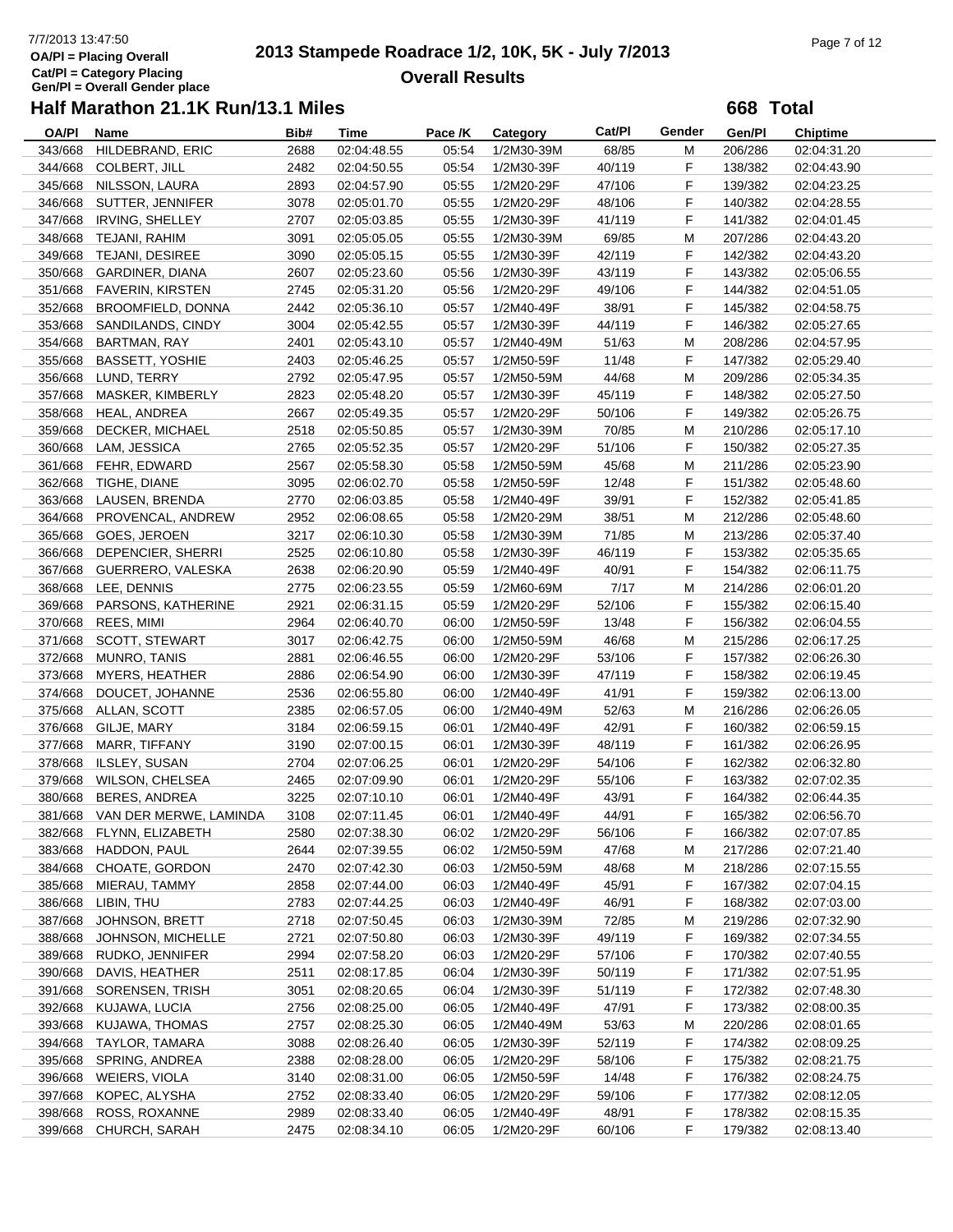# 7/7/2013 13:47:50<br> **2013 Stampede Roadrace 1/2, 10K, 5K - July 7/2013** Page 8 of 12<br> **Page 8 of 12 Overall Results**

**668 Total**

| <b>OA/PI</b> | Name                       | Bib# | <b>Time</b> | Pace /K | Category   | Cat/Pl | Gender | Gen/Pl  | <b>Chiptime</b> |
|--------------|----------------------------|------|-------------|---------|------------|--------|--------|---------|-----------------|
| 400/668      | LYLE, DIANNE               | 2794 | 02:08:37.85 | 06:05   | 1/2M40-49F | 49/91  | F      | 180/382 | 02:08:04.35     |
| 401/668      | CHOW, CHRISTINA            | 2472 | 02:08:38.95 | 06:05   | 1/2M40-49F | 50/91  | F.     | 181/382 | 02:08:10.90     |
|              | 402/668 YOUNGBERG, ROY     | 3172 | 02:08:51.30 | 06:06   | 1/2M60-69M | 8/17   | M      | 221/286 | 02:08:09.15     |
| 403/668      | YOUNGBERG, BRENDAN         | 3171 | 02:09:25.55 | 06:08   | 1/2M30-39M | 73/85  | М      | 222/286 | 02:08:43.20     |
| 404/668      | MCLELLAN, LLOYD            | 2845 | 02:09:30.90 | 06:08   | 1/2M30-39M | 74/85  | M      | 223/286 | 02:08:50.30     |
| 405/668      | HENDERSON, JIM             | 2671 | 02:09:35.65 | 06:08   | 1/2M60-69M | 9/17   | M      | 224/286 | 02:09:04.65     |
| 406/668      | COSTANZO, SHELLEY          | 2491 |             | 06:08   | 1/2M30-39F | 53/119 | F      | 182/382 |                 |
|              |                            |      | 02:09:38.35 |         |            |        |        |         | 02:09:12.85     |
| 407/668      | MICHAUD, LYNN              | 2856 | 02:09:38.55 | 06:08   | 1/2M30-39F | 54/119 | F      | 183/382 | 02:09:13.60     |
| 408/668      | SIU, CATHY                 | 3034 | 02:09:55.50 | 06:09   | 1/2M50-59F | 15/48  | F      | 184/382 | 02:09:53.15     |
| 409/668      | MURPHY, KYLA               | 2883 | 02:10:18.55 | 06:10   | 1/2M20-29F | 61/106 | F      | 185/382 | 02:09:33.25     |
|              | 410/668 VIERNEZA, KRISTINE | 3119 | 02:10:22.45 | 06:10   | 1/2M30-39F | 55/119 | F      | 186/382 | 02:10:09.50     |
| 411/668      | <b>GERRITS, CATHERINE</b>  | 2611 | 02:10:33.80 | 06:11   | 1/2M30-39F | 56/119 | F      | 187/382 | 02:09:46.30     |
| 412/668      | <b>BUTT, STEPHANIE</b>     | 2455 | 02:10:36.15 | 06:11   | 1/2M20-29F | 62/106 | F      | 188/382 | 02:10:15.60     |
| 413/668      | TRONSGARD, RANDALL         | 3103 | 02:10:41.35 | 06:11   | 1/2M60-69M | 10/17  | M      | 225/286 | 02:10:20.95     |
| 414/668      | MATSUMOTO, CARRIE          | 2825 | 02:10:46.60 | 06:11   | 1/2M30-39F | 57/119 | F      | 189/382 | 02:10:35.25     |
| 415/668      | HIRSCHE, JULIE             | 3197 | 02:10:57.55 | 06:12   | 1/2M40-49F | 51/91  | F      | 190/382 | 02:10:19.35     |
| 416/668      | MIERAU, CAM                | 2857 | 02:10:57.65 | 06:12   | 1/2M40-49M | 54/63  | M      | 226/286 | 02:10:18.90     |
| 417/668      | NIK, SALOOMEH              | 2892 | 02:11:01.60 | 06:12   | 1/2M30-39F | 58/119 | F      | 191/382 | 02:10:38.85     |
| 418/668      | <b>ILSLEY, HEATHER</b>     | 2703 | 02:11:03.65 | 06:12   | 1/2M30-39F | 59/119 | F      | 192/382 | 02:10:29.40     |
| 419/668      | MCCANN, BRIAN              | 2829 | 02:11:11.85 | 06:13   | 1/2M50-59M | 49/68  | M      | 227/286 | 02:10:35.95     |
| 420/668      | JORGENSEN, DALE            | 2728 | 02:11:17.25 | 06:13   | 1/2M50-59F | 16/48  | F      | 193/382 | 02:10:57.30     |
| 421/668      | ROBINSON, HELEN            | 2980 | 02:11:23.00 | 06:13   | 1/2M40-49F | 52/91  | F      | 194/382 | 02:11:08.95     |
| 422/668      | MAURICE, KATELYNN          | 2827 | 02:11:23.05 | 06:13   | 1/2M20-29F | 63/106 | F      | 195/382 | 02:11:08.20     |
|              |                            |      |             |         |            |        | F      |         |                 |
| 423/668      | CALVERT, HAYLEY            | 2458 | 02:11:33.35 | 06:14   | 1/2M20-29F | 64/106 |        | 196/382 | 02:11:20.55     |
| 424/668      | <b>GOSSELIN, ISABELLE</b>  | 3206 | 02:11:34.50 | 06:14   | 1/2M20-29F | 65/106 | F      | 197/382 | 02:08:17.50     |
| 425/668      | QUAST, DARREN              | 2955 | 02:11:48.70 | 06:14   | 1/2M40-49M | 55/63  | M      | 228/286 | 02:11:22.75     |
| 426/668      | SASYNIUK-WALT, TRIXY       | 3006 | 02:11:48.80 | 06:14   | 1/2M30-39F | 60/119 | F      | 198/382 | 02:11:31.75     |
| 427/668      | MARRA, ELIZABETH           | 2820 | 02:11:55.70 | 06:15   | 1/2M30-39F | 61/119 | F      | 199/382 | 02:11:32.25     |
| 428/668      | HANNA, PAULETTE            | 2654 | 02:11:57.95 | 06:15   | 1/2M60-69F | 2/9    | F      | 200/382 | 02:11:44.40     |
| 429/668      | MOULT, PHILIPA JANE        | 2877 | 02:12:12.15 | 06:15   | 1/2M50-59F | 17/48  | F      | 201/382 | 02:11:27.75     |
| 430/668      | FRISON, ALEXANDRA          | 2593 | 02:12:13.75 | 06:16   | 1/2M40-49F | 53/91  | F      | 202/382 | 02:11:31.75     |
| 431/668      | ROSIE-PARON, DEBBIE        | 2988 | 02:12:24.65 | 06:16   | 1/2M40-49F | 54/91  | F      | 203/382 | 02:09:13.15     |
| 432/668      | HIRSCHFELD, ELENA          | 2691 | 02:12:24.70 | 06:16   | 1/2M30-39F | 62/119 | F      | 204/382 | 02:12:08.10     |
| 433/668      | DYCK, WENDY                | 2549 | 02:12:26.30 | 06:16   | 1/2M20-29F | 66/106 | F      | 205/382 | 02:12:14.05     |
| 434/668      | AHENDA, LADONA             | 2381 | 02:12:29.90 | 06:16   | 1/2M50-59F | 18/48  | F      | 206/382 | 02:12:03.30     |
| 435/668      | <b>GUILHERM, MATTHEW</b>   | 2639 | 02:12:39.25 | 06:17   | 1/2M20-29M | 39/51  | M      | 229/286 | 02:11:54.85     |
| 436/668      | SUEN, LILY                 | 3075 | 02:12:40.10 | 06:17   | 1/2M20-29F | 67/106 | F      | 207/382 | 02:12:37.40     |
| 437/668      | LAU, PO TO BENEDI          | 2769 | 02:12:50.55 | 06:17   | 1/2M30-39M | 75/85  | M      | 230/286 | 02:12:12.90     |
|              | 438/668 TSANG, JOSEPHINE   | 3104 | 02:12:51.50 | 06:17   | 1/2M30-39F | 63/119 | F      | 208/382 | 02:11:41.10     |
|              | 439/668 YUEN, FRANCES      | 3173 | 02:12:54.05 | 06:17   | 1/2M40-49F | 55/91  | F      | 209/382 | 02:12:25.20     |
| 440/668      | MEYER, JULIE               | 2854 | 02:13:00.15 | 06:18   | 1/2M30-39F | 64/119 | F      | 210/382 | 02:12:42.50     |
| 441/668      | <b>MAGNUSSON, ERIC</b>     |      | 02:13:05.00 | 06:18   | 1/2M20-29M |        |        | 231/286 | 02:12:16.45     |
|              |                            | 2811 |             |         |            | 40/51  | M      |         |                 |
| 442/668      | THREESUNS, LYNDSEY         | 2795 | 02:13:08.35 | 06:18   | 1/2M30-39F | 65/119 | F.     | 211/382 | 02:12:54.10     |
| 443/668      | MCCALLUM, SHELLEY          | 2828 | 02:13:16.15 | 06:18   | 1/2M30-39F | 66/119 | F.     | 212/382 | 02:12:53.80     |
| 444/668      | SEALY, CHRISTINA           | 3019 | 02:13:17.90 | 06:19   | 1/2M30-39F | 67/119 | F.     | 213/382 | 02:13:03.05     |
| 445/668      | <b>GREENBERG, STACEY</b>   | 2633 | 02:13:31.50 | 06:19   | 1/2M20-29F | 68/106 | F.     | 214/382 | 02:12:44.80     |
| 446/668      | <b>BLAKE, ARLENE</b>       | 2427 | 02:13:35.80 | 06:19   | 1/2M40-49F | 56/91  | F      | 215/382 | 02:13:12.20     |
| 447/668      | BENKE, AMANDA              | 2410 | 02:13:36.35 | 06:19   | 1/2M30-39F | 68/119 | F      | 216/382 | 02:13:09.60     |
| 448/668      | PEYMAN, FAEZEH             | 2942 | 02:13:36.55 | 06:19   | 1/2M40-49F | 57/91  | F.     | 217/382 | 02:13:09.65     |
| 449/668      | CLARK, LISA                | 2479 | 02:13:38.75 | 06:20   | 1/2M20-29F | 69/106 | F      | 218/382 | 02:13:12.00     |
| 450/668      | SMITH, CHERYL              | 3042 | 02:13:42.15 | 06:20   | 1/2M30-39F | 69/119 | F.     | 219/382 | 02:13:32.45     |
| 451/668      | SMIGELSKI, RANDALL         | 3040 | 02:13:42.40 | 06:20   | 1/2M50-59M | 50/68  | M      | 232/286 | 02:13:30.80     |
| 452/668      | LEVEQUE, PETER             | 2780 | 02:13:52.20 | 06:20   | 1/2M50-59M | 51/68  | M      | 233/286 | 02:13:33.50     |
| 453/668      | <b>HELM, NANCY</b>         | 2670 | 02:13:54.15 | 06:20   | 1/2M30-39F | 70/119 | F      | 220/382 | 02:13:28.30     |
| 454/668      | TURNBULL, BREANNE          | 3106 | 02:14:06.30 | 06:21   | 1/2M20-29F | 70/106 | F      | 221/382 | 02:13:55.85     |
| 455/668      | PATTERSON, JACK            | 2922 | 02:14:11.20 | 06:21   | 1/2M50-59M | 52/68  | M      | 234/286 | 02:13:30.80     |
|              | 456/668 HARAGA, AMANDA     | 2658 | 02:14:11.70 | 06:21   | 1/2M20-29F | 71/106 | F.     | 222/382 | 02:13:42.35     |
|              |                            |      |             |         |            |        |        |         |                 |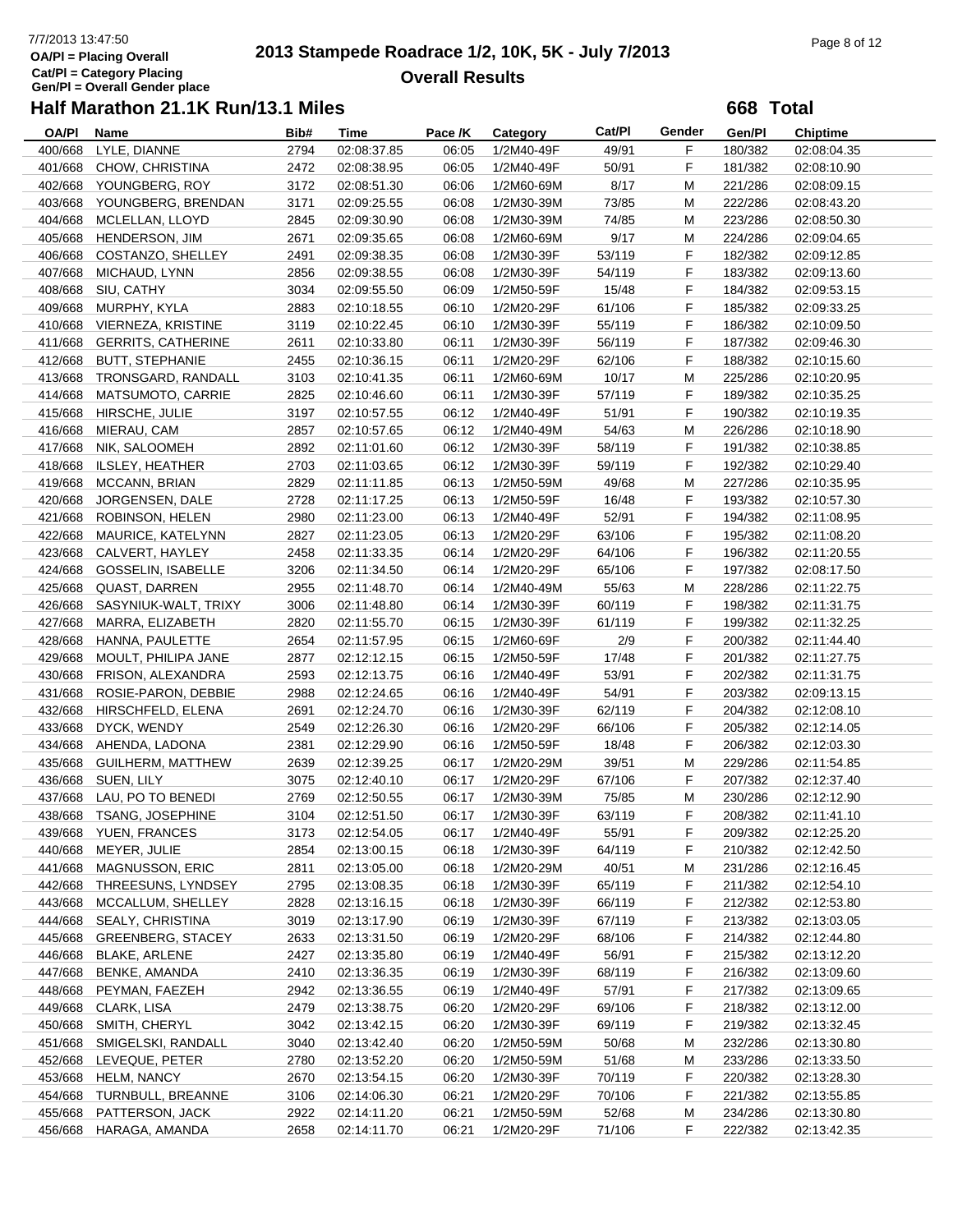# 7/7/2013 13:47:50<br> **2013 Stampede Roadrace 1/2, 10K, 5K - July 7/2013** Page 9 of 12<br> **Page 9 of 12 Overall Results**

**668 Total**

| <b>OA/PI</b> | Name                        | Bib# | Time        | Pace /K | Category   | Cat/Pl | Gender | Gen/Pl  | <b>Chiptime</b> |  |
|--------------|-----------------------------|------|-------------|---------|------------|--------|--------|---------|-----------------|--|
| 457/668      | GUTIERREZ, JENNIFER         | 2641 | 02:14:34.85 | 06:22   | 1/2M20-29F | 72/106 | F      | 223/382 | 02:14:03.00     |  |
| 458/668      | VILLALVA, CHRISTOPHER       | 3121 | 02:14:54.45 | 06:23   | 1/2M30-39M | 76/85  | M      | 235/286 | 02:14:39.70     |  |
| 459/668      | MCMULLEN, CHRIS             | 2848 | 02:14:54.50 | 06:23   | 1/2M20-29M | 41/51  | M      | 236/286 | 02:14:11.05     |  |
| 460/668      | WOODS, ALISON               | 3165 | 02:14:57.35 | 06:23   | 1/2M30-39F | 71/119 | F      | 224/382 | 02:14:29.70     |  |
| 461/668      | HARKER, HEATHER             | 3208 | 02:15:05.55 | 06:24   | 1/2M40-49F | 58/91  | F      | 225/382 | 02:14:31.90     |  |
| 462/668      | <b>BEUTEL, LINDSAY</b>      | 2420 | 02:15:18.25 | 06:24   | 1/2M30-39F | 72/119 | F      | 226/382 | 02:15:13.75     |  |
| 463/668      | HIDER, JON                  | 2686 | 02:15:19.25 | 06:24   | 1/2M60-69M | 11/17  | М      | 237/286 | 02:14:45.20     |  |
| 464/668      | <b>BISSCHOP, GENESIA</b>    | 2425 | 02:15:20.90 | 06:24   | 1/2M20-29F | 73/106 | F      | 227/382 | 02:15:06.45     |  |
| 465/668      | MOORE, DEREK                | 2871 | 02:15:23.05 | 06:24   | 1/2M20-29M | 42/51  | М      | 238/286 | 02:14:54.25     |  |
| 466/668      | GOURLAY, JEFF               | 2626 | 02:15:23.40 | 06:24   | 1/2M40-49M | 56/63  | M      | 239/286 | 02:15:13.25     |  |
| 467/668      | ZENTNER, DAVID              | 3176 | 02:15:29.20 | 06:25   | 1/2M20-29M | 43/51  | M      | 240/286 | 02:14:43.35     |  |
| 468/668      | MAK, ANITA                  | 2813 |             | 06:25   | 1/2M30-39F | 73/119 | F      | 228/382 |                 |  |
|              |                             |      | 02:15:40.40 |         |            |        | F      |         | 02:14:56.75     |  |
|              | 469/668 CLARK, WENDY        | 2480 | 02:16:00.45 | 06:26   | 1/2M50-59F | 19/48  |        | 229/382 | 02:15:33.85     |  |
| 470/668      | ROBBLEE, MAGGIE             | 2978 | 02:16:01.75 | 06:26   | 1/2M50-59F | 20/48  | F      | 230/382 | 02:15:34.00     |  |
| 471/668      | <b>FLEMING, SARAH</b>       | 2576 | 02:16:14.90 | 06:27   | 1/2M20-29F | 74/106 | F      | 231/382 | 02:15:56.40     |  |
| 472/668      | CIMOLAI, NEVIN              | 2477 | 02:16:15.10 | 06:27   | 1/2M20-29M | 44/51  | M      | 241/286 | 02:15:55.90     |  |
| 473/668      | <b>ESPEY, CRAIG</b>         | 2558 | 02:16:39.60 | 06:28   | 1/2M30-39M | 77/85  | М      | 242/286 | 02:15:48.45     |  |
| 474/668      | <b>BEGBIE, MARK</b>         | 2408 | 02:16:46.40 | 06:28   | 1/2M40-49M | 57/63  | M      | 243/286 | 02:16:15.30     |  |
| 475/668      | <b>GRAJAUSKAS, ALGIS</b>    | 2629 | 02:17:02.05 | 06:29   | 1/2M50-59M | 53/68  | M      | 244/286 | 02:16:25.60     |  |
| 476/668      | GRAJAUSKAS, MARINNA         | 2630 | 02:17:02.25 | 06:29   | 1/2M19&UF  | 5/9    | F      | 232/382 | 02:16:26.80     |  |
| 477/668      | PATTERSON, SARAH            | 2925 | 02:17:06.05 | 06:29   | 1/2M30-39F | 74/119 | F      | 233/382 | 02:16:25.10     |  |
| 478/668      | HERN, LAURA                 | 2676 | 02:17:07.15 | 06:29   | 1/2M20-29F | 75/106 | F      | 234/382 | 02:16:38.10     |  |
| 479/668      | RANCIER, LAUREEN            | 3196 | 02:17:19.20 | 06:30   | 1/2M40-49F | 59/91  | F      | 235/382 | 02:16:54.00     |  |
| 480/668      | FITZPATRICK, DENI           | 2575 | 02:17:21.90 | 06:30   | 1/2M30-39F | 75/119 | F      | 236/382 | 02:16:49.75     |  |
| 481/668      | ANTAYA, KATIE               | 2389 | 02:17:22.35 | 06:30   | 1/2M40-49F | 60/91  | F      | 237/382 | 02:17:12.20     |  |
| 482/668      | <b>HEINRICHS, JOSETTE</b>   | 2668 | 02:17:23.85 | 06:30   | 1/2M60-69F | 3/9    | F      | 238/382 | 02:16:46.30     |  |
| 483/668      | ORLESKY, KIM                | 2906 | 02:17:28.45 | 06:30   | 1/2M30-39F | 76/119 | F      | 239/382 | 02:16:55.50     |  |
| 484/668      | LEECH, BONNIE               | 2778 | 02:17:39.80 | 06:31   | 1/2M50-59F | 21/48  | F      | 240/382 | 02:17:36.85     |  |
|              | 485/668 VAN VLACK, TASHINA  | 3110 | 02:18:18.80 | 06:33   | 1/2M20-29F | 76/106 | F      | 241/382 | 02:17:40.85     |  |
| 486/668      | EGENER, NATASHA             | 2553 | 02:18:19.05 | 06:33   | 1/2M30-39F | 77/119 | F      | 242/382 | 02:17:42.25     |  |
| 487/668      | DUCKWORTH, RENEE            | 2543 | 02:18:27.45 | 06:33   | 1/2M30-39F | 78/119 | F      | 243/382 | 02:17:56.60     |  |
| 488/668      | TIRADO, BEATRIZ             | 2404 | 02:18:28.75 | 06:33   | 1/2M40-49F | 61/91  | F      | 244/382 | 02:17:57.45     |  |
| 489/668      | LAROCQUE, AMANDA            | 2768 | 02:18:29.55 | 06:33   | 1/2M20-29F | 77/106 | F      | 245/382 | 02:17:42.45     |  |
| 490/668      | RUMSEY, ASHLEY              | 3187 | 02:18:42.15 | 06:34   | 1/2M20-29F | 78/106 | F      | 246/382 | 02:18:06.30     |  |
| 491/668      | OXLEY, LAURA                | 2914 | 02:18:42.30 | 06:34   | 1/2M30-39F | 79/119 | F      | 247/382 | 02:18:06.35     |  |
| 492/668      | RUDOLPH, JAMES              | 2995 | 02:18:43.00 |         |            | 58/63  | M      | 245/286 |                 |  |
|              |                             |      |             | 06:34   | 1/2M40-49M |        |        |         | 02:18:13.00     |  |
| 493/668      | OLDFIELD, BILL              | 2903 | 02:18:45.40 | 06:34   | 1/2M50-59M | 54/68  | М      | 246/286 | 02:18:06.40     |  |
|              | 494/668 VERY, JEFF          | 3118 | 02:18:49.65 | 06:34   | 1/2M50-59M | 55/68  | M      | 247/286 | 02:18:49.65     |  |
|              | 495/668 WISENER, CAROLYNN   | 3159 | 02:19:07.00 | 06:35   | 1/2M50-59F | 22/48  | F      | 248/382 | 02:18:27.35     |  |
|              | 496/668 ROMANIUK, RICHELLE  | 2983 | 02:19:11.60 | 06:35   | 1/2M30-39F | 80/119 | F      | 249/382 | 02:18:37.80     |  |
| 497/668      | ROP, JOHN                   | 2985 | 02:19:11.70 | 06:35   | 1/2M50-59M | 56/68  | M      | 248/286 | 02:18:27.25     |  |
| 498/668      | DEMOTT, JAIME               | 2523 | 02:19:17.50 | 06:36   | 1/2M30-39F | 81/119 | F.     | 250/382 | 02:19:06.15     |  |
| 499/668      | <b>BILLINGHURST, KEN</b>    | 2421 | 02:19:17.55 | 06:36   | 1/2M50-59M | 57/68  | M      | 249/286 | 02:18:45.80     |  |
| 500/668      | WAINMAN, STEFANIE           | 3125 | 02:19:21.55 | 06:36   | 1/2M30-39F | 82/119 | F      | 251/382 | 02:18:44.40     |  |
| 501/668      | HACHEY, EFFREN              | 2642 | 02:19:27.25 | 06:36   | 1/2M30-39M | 78/85  | M      | 250/286 | 02:18:45.00     |  |
| 502/668      | DAVIS, LAURENCE             | 2512 | 02:19:30.55 | 06:36   | 1/2M60-69M | 12/17  | M      | 251/286 | 02:19:09.40     |  |
| 503/668      | RUPP, ANN                   | 2997 | 02:19:30.65 | 06:36   | 1/2M50-59F | 23/48  | F.     | 252/382 | 02:18:55.80     |  |
| 504/668      | SO, RAE                     | 3049 | 02:19:37.95 | 06:37   | 1/2M50-59F | 24/48  | F      | 253/382 | 02:19:28.30     |  |
| 505/668      | KELLOCK, KATHLEEN           | 2736 | 02:19:41.00 | 06:37   | 1/2M40-49F | 62/91  | F.     | 254/382 | 02:19:36.70     |  |
| 506/668      | <b>STRUTHERS BOSS, SARA</b> | 3073 | 02:19:46.00 | 06:37   | 1/2M40-49F | 63/91  | F      | 255/382 | 02:19:21.20     |  |
| 507/668      | STRUTHERS, STACEY           | 3072 | 02:19:46.05 | 06:37   | 1/2M40-49F | 64/91  | F      | 256/382 | 02:19:20.55     |  |
| 508/668      | FILEWICH, TRACEY            | 2571 | 02:19:46.65 | 06:37   | 1/2M30-39F | 83/119 | F      | 257/382 | 02:19:01.70     |  |
| 509/668      | HUANG, VIVIAN               | 2699 | 02:19:48.40 | 06:37   | 1/2M20-29F | 79/106 | F      | 258/382 | 02:19:23.85     |  |
| 510/668      | VERBONAC, KIERA             | 3115 | 02:19:50.30 | 06:37   | 1/2M20-29F | 80/106 | F      | 259/382 | 02:19:41.35     |  |
| 511/668      | COWEN, TRACEY               | 2494 | 02:19:56.90 | 06:37   | 1/2M40-49F | 65/91  | F.     | 260/382 | 02:19:17.70     |  |
| 512/668      | MURSCHELL, AMY              | 2885 | 02:20:00.65 | 06:38   | 1/2M20-29F | 81/106 | F      | 261/382 | 02:19:38.45     |  |
| 513/668      | MALVIN, CANDICE             | 2815 | 02:20:15.15 | 06:38   | 1/2M20-29F | 82/106 | F      | 262/382 | 02:19:29.35     |  |
|              |                             |      |             |         |            |        |        |         |                 |  |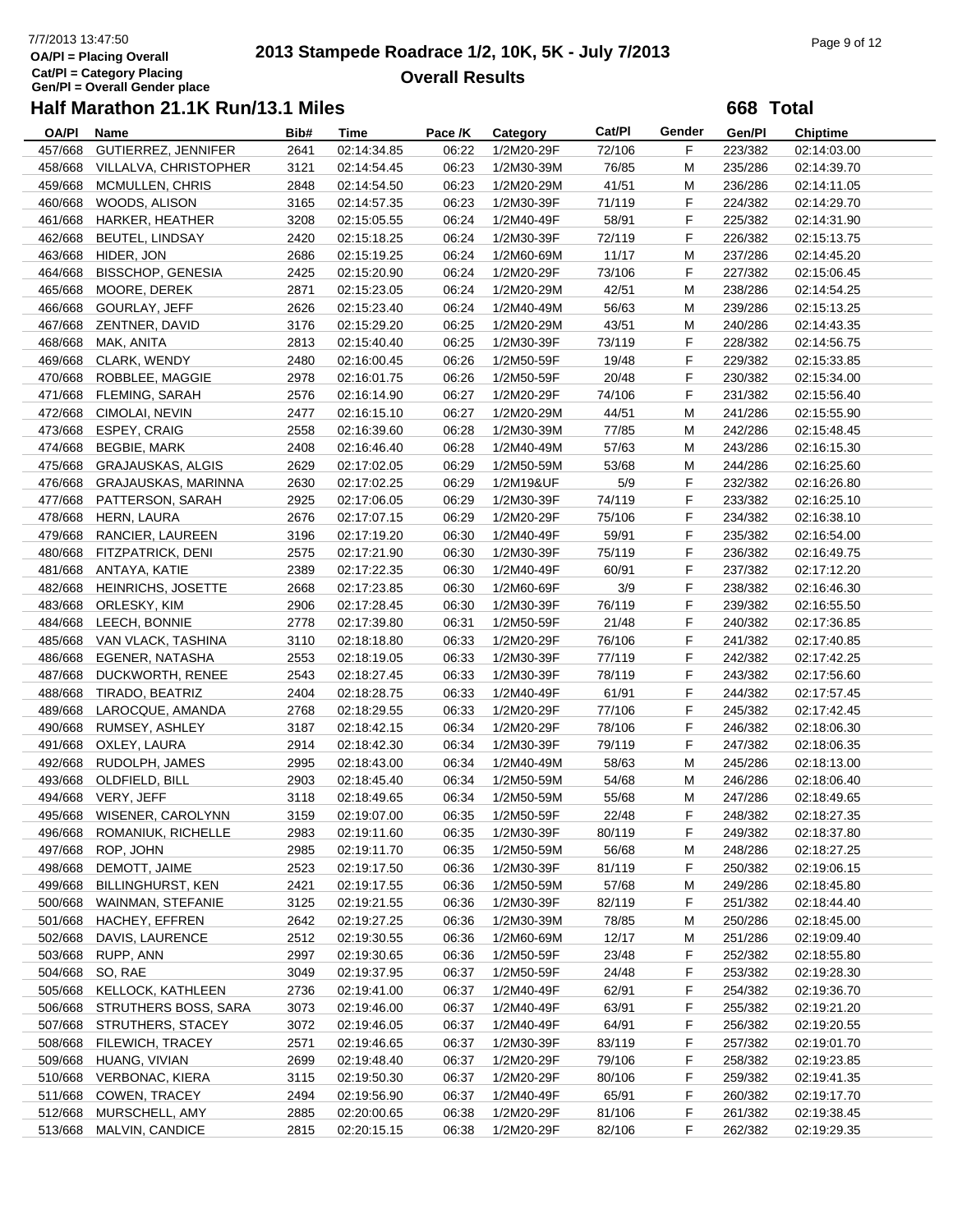# 7/7/2013 13:47:51<br> **2013 Stampede Roadrace 1/2, 10K, 5K - July 7/2013** Page 10 of 12<br> **Page 10 of 12 Overall Results**

**668 Total**

| <b>OA/PI</b> | Name                     | Bib# | Time        | Pace /K | Category   | <b>Cat/PI</b> | Gender | Gen/Pl  | Chiptime    |
|--------------|--------------------------|------|-------------|---------|------------|---------------|--------|---------|-------------|
| 514/668      | DESTA, BARBARA           | 2526 | 02:20:17.05 | 06:38   | 1/2M30-39F | 84/119        | F      | 263/382 | 02:19:39.95 |
| 515/668      | STEED, SABRINA           | 3063 | 02:20:19.85 | 06:39   | 1/2M30-39F | 85/119        | F      | 264/382 | 02:19:32.40 |
| 516/668      | PETROVIC, JILL           | 2938 | 02:20:24.15 | 06:39   | 1/2M30-39F | 86/119        | F      | 265/382 | 02:19:35.60 |
| 517/668      | <b>BARTEL, URSULA</b>    | 2400 | 02:20:37.75 | 06:39   | 1/2M50-59F | 25/48         | F      | 266/382 | 02:20:13.00 |
| 518/668      | ABEL, BRENT              | 2376 | 02:20:57.80 | 06:40   | 1/2M20-29M | 45/51         | M      | 252/286 | 02:20:29.45 |
| 519/668      | MACDONALD, JOSEPH        | 2801 | 02:21:05.55 | 06:41   | 1/2M50-59M | 58/68         | M      | 253/286 | 02:20:43.35 |
|              |                          |      |             |         |            |               |        |         |             |
| 520/668      | OWEN, DAVE               | 2912 | 02:21:21.90 | 06:41   | 1/2M40-49M | 59/63         | M      | 254/286 | 02:20:49.35 |
| 521/668      | TAEKEMA, KASIA           | 3081 | 02:21:24.90 | 06:42   | 1/2M30-39F | 87/119        | F      | 267/382 | 02:21:18.25 |
| 522/668      | LONG, MICHAEL            | 2789 | 02:21:26.15 | 06:42   | 1/2M40-49M | 60/63         | М      | 255/286 | 02:20:14.30 |
| 523/668      | FENERTY, JENNIFER        | 2714 | 02:21:26.30 | 06:42   | 1/2M30-39F | 88/119        | F      | 268/382 | 02:20:14.55 |
| 524/668      | TRAN, LISA               | 3100 | 02:21:31.25 | 06:42   | 1/2M20-29F | 83/106        | F      | 269/382 | 02:21:27.05 |
| 525/668      | SEGUIN, CARISSA          | 3023 | 02:21:33.60 | 06:42   | 1/2M30-39F | 89/119        | F      | 270/382 | 02:21:10.00 |
| 526/668      | STREET, JUDY             | 3069 | 02:21:36.50 | 06:42   | 1/2M50-59F | 26/48         | F      | 271/382 | 02:21:33.55 |
| 527/668      | FRISON, MARIO            | 2594 | 02:21:39.40 | 06:42   | 1/2M40-49M | 61/63         | M      | 256/286 | 02:20:56.65 |
| 528/668      | VANDEN DOOL, GRACE       | 3112 | 02:21:41.75 | 06:42   | 1/2M40-49F | 66/91         | F      | 272/382 | 02:21:12.50 |
| 529/668      | SPENCER, JANICE          | 3054 | 02:22:02.10 | 06:43   | 1/2M30-39F | 90/119        | F      | 273/382 | 02:21:33.35 |
| 530/668      | <b>OWENS, CATHRYN</b>    | 2913 | 02:22:18.75 | 06:44   | 1/2M40-49F | 67/91         | F      | 274/382 | 02:21:45.85 |
| 531/668      | KNOOP, JANELLE           | 2749 | 02:22:28.00 | 06:45   | 1/2M19&UF  | 6/9           | F      | 275/382 | 02:21:50.05 |
| 532/668      | GADSBY, KYLIE            | 2598 | 02:22:28.85 | 06:45   | 1/2M20-29F | 84/106        | F      | 276/382 | 02:21:52.30 |
| 533/668      | FOROOTAN, ZAMAN          | 2588 | 02:22:29.25 | 06:45   | 1/2M30-39M | 79/85         | M      | 257/286 | 02:22:27.60 |
| 534/668      | LABELLA, CHRISTINE       | 2763 | 02:22:31.75 | 06:45   | 1/2M30-39F | 91/119        | F      | 277/382 | 02:21:43.20 |
|              |                          |      |             |         |            |               | F      |         | 02:22:21.85 |
| 535/668      | <b>CRISANTI, KIM</b>     | 2499 | 02:23:09.60 | 06:47   | 1/2M40-49F | 68/91         |        | 278/382 |             |
| 536/668      | BARBER, SHAUNNA          | 2397 | 02:23:15.10 | 06:47   | 1/2M30-39F | 92/119        | F      | 279/382 | 02:22:45.70 |
| 537/668      | SULLIVAN, DEBBIE         | 3076 | 02:23:37.35 | 06:48   | 1/2M50-59F | 27/48         | F      | 280/382 | 02:22:57.60 |
| 538/668      | PELLE, DIANE             | 2929 | 02:23:39.25 | 06:48   | 1/2M50-59F | 28/48         | F      | 281/382 | 02:22:58.80 |
| 539/668      | LEE, JENNIFER            | 2776 | 02:23:40.60 | 06:48   | 1/2M20-29F | 85/106        | F      | 282/382 | 02:22:56.25 |
| 540/668      | GOUDIE, MEGAN            | 2625 | 02:23:54.50 | 06:49   | 1/2M20-29F | 86/106        | F      | 283/382 | 02:23:24.10 |
| 541/668      | <b>HICKS, MEGHANNE</b>   | 2685 | 02:23:54.55 | 06:49   | 1/2M20-29F | 87/106        | F      | 284/382 | 02:23:24.10 |
| 542/668      | TAPHORN, AMANDA          | 3085 | 02:23:58.55 | 06:49   | 1/2M20-29F | 88/106        | F      | 285/382 | 02:23:39.25 |
| 543/668      | SHUSTACK, MIRIAM         | 3030 | 02:24:01.95 | 06:49   | 1/2M20-29F | 89/106        | F      | 286/382 | 02:23:40.20 |
| 544/668      | <b>FOSTER, NICOLE</b>    | 2589 | 02:24:09.95 | 06:49   | 1/2M30-39F | 93/119        | F      | 287/382 | 02:23:17.50 |
| 545/668      | ESCHBAUMER, MICHAEL      | 2557 | 02:24:11.50 | 06:50   | 1/2M30-39M | 80/85         | M      | 258/286 | 02:23:35.60 |
| 546/668      | QUAST, KIM               | 2956 | 02:24:18.70 | 06:50   | 1/2M40-49F | 69/91         | F      | 288/382 | 02:23:53.50 |
| 547/668      | <b>BON, MARGARET</b>     | 2433 | 02:24:23.45 | 06:50   | 1/2M30-39F | 94/119        | F      | 289/382 | 02:23:59.50 |
| 548/668      | MACAULAY, KAT            | 2796 | 02:24:31.30 | 06:50   | 1/2M20-29F | 90/106        | F      | 290/382 | 02:24:24.65 |
| 549/668      | DE JONG, SASKIA          | 2515 | 02:24:39.05 | 06:51   | 1/2M20-29F | 91/106        | F      | 291/382 | 02:24:38.30 |
| 550/668      | <b>EVERT, ERICA</b>      | 2561 | 02:24:40.25 | 06:51   | 1/2M30-39F | 95/119        | F      | 292/382 | 02:23:52.45 |
|              |                          |      |             |         |            |               |        |         |             |
| 551/668      | <b>EVERT, CLAYTON</b>    | 2560 | 02:24:40.70 | 06:51   | 1/2M30-39M | 81/85         | M      | 259/286 | 02:23:53.85 |
| 552/668      | <b>BRAKE, HEATHER</b>    | 2437 | 02:24:45.85 | 06:51   | 1/2M40-49F | 70/91         | F      | 293/382 | 02:24:22.80 |
|              | 553/668 KORNELSON, BRAD  | 3177 | 02:24:48.50 | 06:51   | 1/2M20-29M | 46/51         | M      | 260/286 | 02:24:01.85 |
| 554/668      | SEEFELDT, DAVE           | 3021 | 02:24:55.65 | 06:52   | 1/2M40-49M | 62/63         | M      | 261/286 | 02:24:07.35 |
| 555/668      | JONASSEN, SHANTELLE      | 2725 | 02:25:41.60 | 06:54   | 1/2M19&UF  | 7/9           | F      | 294/382 | 02:25:27.55 |
| 556/668      | PETCH, SUE               | 2935 | 02:25:51.85 | 06:54   | 1/2M60-69F | 4/9           | F      | 295/382 | 02:25:24.80 |
| 557/668      | MARSHALL, BRENDA         | 3213 | 02:26:01.65 | 06:55   | 1/2M40-49F | 71/91         | F      | 296/382 | 02:25:30.40 |
| 558/668      | WATTS, ANDI              | 3136 | 02:26:17.05 | 06:55   | 1/2M20-29F | 92/106        | F      | 297/382 | 02:25:47.35 |
| 559/668      | CHAU, NANCY              | 2464 | 02:26:37.90 | 06:56   | 1/2M20-29F | 93/106        | F      | 298/382 | 02:26:33.90 |
| 560/668      | CHOU, DEBBIE             | 2471 | 02:27:06.70 | 06:58   | 1/2M30-39F | 96/119        | F      | 299/382 | 02:27:06.50 |
| 561/668      | RAE, SHARON              | 2959 | 02:28:11.10 | 07:01   | 1/2M20-29F | 94/106        | F      | 300/382 | 02:26:29.85 |
| 562/668      | WHITE, LENA              | 3148 | 02:28:31.25 | 07:02   | 1/2M20-29F | 95/106        | F      | 301/382 | 02:27:45.70 |
| 563/668      | WRAY, MS                 | 3167 | 02:28:44.95 | 07:02   | 1/2M50-59F | 29/48         | F      | 302/382 | 02:28:00.15 |
| 564/668      | ERVIN, KATHY             | 2555 | 02:28:49.95 | 07:03   | 1/2M50-59F | 30/48         | F      | 303/382 | 02:28:05.00 |
| 565/668      | <b>WALKER, NICOLE</b>    | 3130 | 02:29:03.45 | 07:03   | 1/2M30-39F | 97/119        | F      | 304/382 | 02:28:35.45 |
| 566/668      | STARK-MODLIN, JUDITH     | 3062 | 02:29:15.15 | 07:04   | 1/2M20-29F | 96/106        | F      | 305/382 | 02:28:52.50 |
|              |                          |      |             |         |            |               |        |         |             |
| 567/668      | <b>CERSON, BRENDA</b>    | 2461 | 02:29:35.10 | 07:05   | 1/2M50-59F | 31/48         | F      | 306/382 | 02:29:34.10 |
| 568/668      | KENNY, JAMES             | 3204 | 02:29:47.90 | 07:05   | 1/2M50-59M | 59/68         | M      | 262/286 | 02:29:13.25 |
| 569/668      | MCGURK, HEATHER          | 2837 | 02:29:48.05 | 07:05   | 1/2M40-49F | 72/91         | F      | 307/382 | 02:29:10.40 |
| 570/668      | <b>GALLAGHER, KELLIE</b> | 2601 | 02:30:16.45 | 07:07   | 1/2M30-39F | 98/119        | F      | 308/382 | 02:29:41.80 |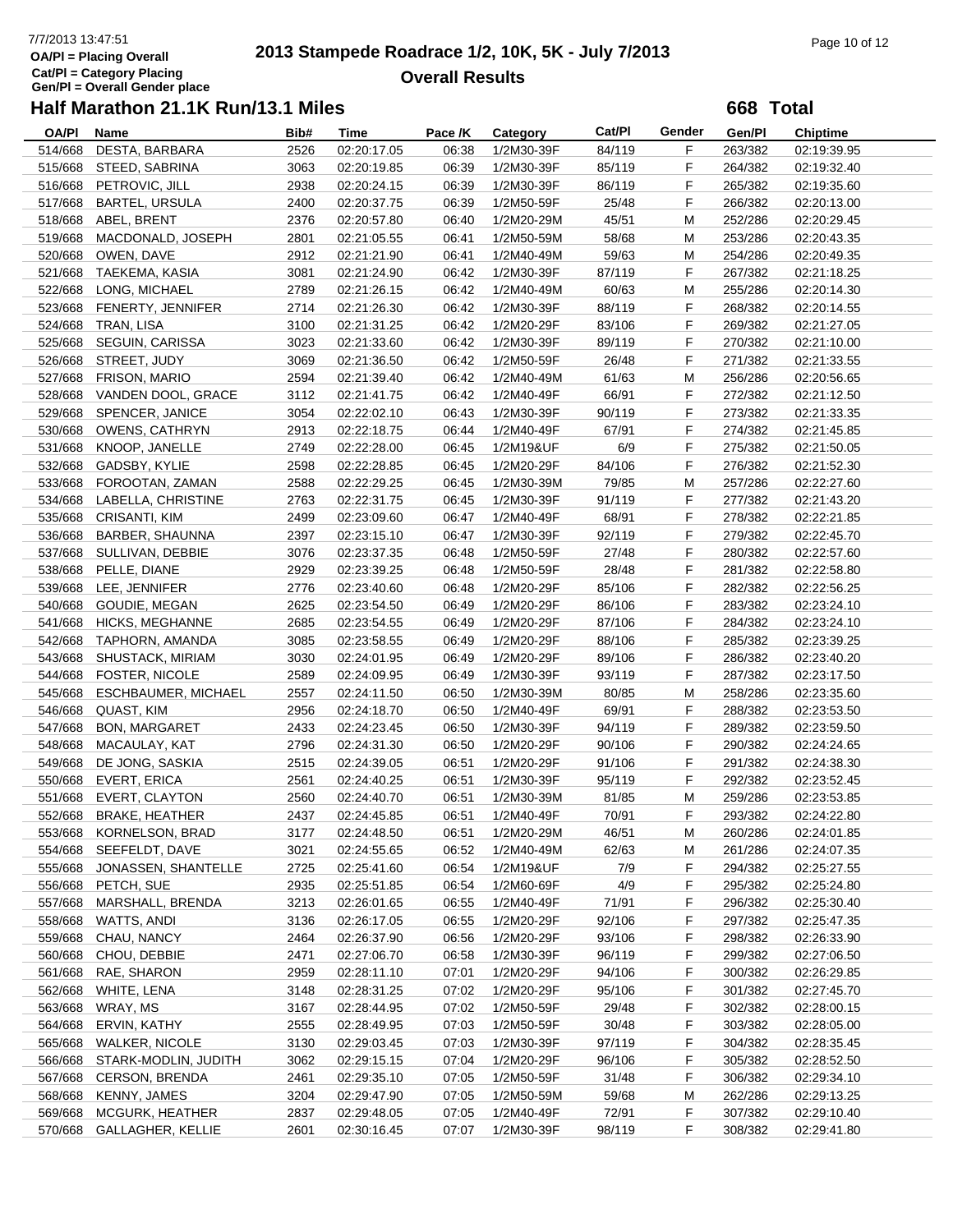# 7/7/2013 13:47:51<br> **2013 Stampede Roadrace 1/2, 10K, 5K - July 7/2013** Page 11 of 12<br> **DAPI** = Placing Overall **Overall Results**

**668 Total**

| OA/PI   | Name                    | Bib# | Time        | Pace /K | Category   | Cat/Pl  | Gender | Gen/Pl  | <b>Chiptime</b> |
|---------|-------------------------|------|-------------|---------|------------|---------|--------|---------|-----------------|
| 571/668 | PRITCHETT, PAM          | 2950 | 02:30:37.75 | 07:08   | 1/2M40-49F | 73/91   | F      | 309/382 | 02:30:07.00     |
| 572/668 | MACLACHLAN, KYLA        | 3186 | 02:30:47.15 | 07:08   | 1/2M30-39F | 99/119  | F.     | 310/382 | 02:30:41.10     |
| 573/668 | FRIESEN, ERIN           | 2592 | 02:30:59.90 | 07:09   | 1/2M30-39F | 100/119 | F      | 311/382 | 02:30:26.65     |
| 574/668 | DHANOOSINGH, LINDSEY    | 2528 | 02:31:30.10 | 07:10   | 1/2M20-29F | 97/106  | F      | 312/382 | 02:30:43.15     |
| 575/668 | <b>GIBSON, BRITTANY</b> | 2614 | 02:31:50.00 | 07:11   | 1/2M20-29M | 47/51   | M      | 263/286 | 02:31:04.25     |
| 576/668 | RICHARDS, JANE          | 2972 | 02:31:50.05 | 07:11   | 1/2M19&UF  | 8/9     | F      | 313/382 | 02:31:03.60     |
| 577/668 | TOREN, BELLANNE         | 3098 | 02:32:22.50 | 07:13   | 1/2M60-69F | 5/9     | F      | 314/382 | 02:32:22.45     |
|         |                         |      |             |         |            |         |        |         |                 |
| 578/668 | REBER, ROXIE            | 2963 | 02:32:41.85 | 07:14   | 1/2M40-49F | 74/91   | F      | 315/382 | 02:31:53.55     |
| 579/668 | FIELD, SHERYL           | 2570 | 02:32:42.00 | 07:14   | 1/2M40-49F | 75/91   | F      | 316/382 | 02:31:52.70     |
| 580/668 | MACKENZIE, LINDSAY      | 2805 | 02:32:50.00 | 07:14   | 1/2M30-39F | 101/119 | F      | 317/382 | 02:32:01.35     |
| 581/668 | HIRDLE, SHELLY          | 2690 | 02:32:52.45 | 07:14   | 1/2M30-39F | 102/119 | F      | 318/382 | 02:32:45.85     |
| 582/668 | HEYWOOD, HEATHER        | 2680 | 02:33:35.60 | 07:16   | 1/2M50-59F | 32/48   | F      | 319/382 | 02:33:24.65     |
| 583/668 | HUTCHINSON, JANET       | 2702 | 02:33:49.75 | 07:17   | 1/2M50-59F | 33/48   | F      | 320/382 | 02:33:03.80     |
| 584/668 | RIDEOUT, LAURA          | 2973 | 02:33:50.55 | 07:17   | 1/2M30-39F | 103/119 | F      | 321/382 | 02:33:23.30     |
| 585/668 | FAYYAZ, SARAH           | 2565 | 02:34:05.55 | 07:18   | 1/2M40-49F | 76/91   | F      | 322/382 | 02:33:32.90     |
| 586/668 | MOOIJ, ANGIE            | 2868 | 02:34:20.85 | 07:18   | 1/2M40-49F | 77/91   | F      | 323/382 | 02:34:14.35     |
| 587/668 | LIM, ARNIOLD            | 2784 | 02:34:58.80 | 07:20   | 1/2M50-59M | 60/68   | M      | 264/286 | 02:34:54.95     |
| 588/668 | JOHNSTON, KATE          | 2723 | 02:34:59.70 | 07:20   | 1/2M20-29F | 98/106  | F      | 324/382 | 02:34:48.55     |
| 589/668 | CARVAJAL, WALDO         | 3210 | 02:36:42.15 | 07:25   | 1/2M40-49M | 63/63   | M      | 265/286 | 02:35:54.45     |
| 590/668 | KAI, JUNKO              | 2729 | 02:36:44.60 | 07:25   | 1/2M40-49F | 78/91   | F      | 325/382 | 02:36:36.70     |
| 591/668 | MCLEOD, MELANIE         | 2847 | 02:36:46.40 | 07:25   | 1/2M40-49F | 79/91   | F      | 326/382 | 02:36:17.85     |
| 592/668 | DENHOLM, CAROL          | 2524 | 02:36:48.40 | 07:25   | 1/2M40-49F | 80/91   | F      | 327/382 | 02:36:10.85     |
| 593/668 | OLDFIELD, MARILYN       | 2904 | 02:37:12.15 | 07:27   | 1/2M60-69F | 6/9     | F      | 328/382 | 02:36:34.50     |
|         | NIELSON, TRACIE         |      |             |         |            |         | F      |         |                 |
| 594/668 |                         | 2891 | 02:37:23.35 | 07:27   | 1/2M30-39F | 104/119 |        | 329/382 | 02:36:47.65     |
| 595/668 | MEDWID, BARB            | 2852 | 02:37:29.05 | 07:27   | 1/2M40-49F | 81/91   | F      | 330/382 | 02:36:59.20     |
| 596/668 | ZUKOWSKY, GEORGINA      | 3181 | 02:37:50.55 | 07:28   | 1/2M50-59F | 34/48   | F      | 331/382 | 02:37:17.20     |
| 597/668 | KNOX, BONNIE            | 2750 | 02:37:53.90 | 07:29   | 1/2M30-39F | 105/119 | F      | 332/382 | 02:37:13.30     |
| 598/668 | THOMPSON, JANICE        | 3093 | 02:37:58.70 | 07:29   | 1/2M40-49F | 82/91   | F      | 333/382 | 02:37:26.90     |
| 599/668 | LEE, TERRY              | 2777 | 02:38:20.25 | 07:30   | 1/2M50-59F | 35/48   | F      | 334/382 | 02:37:41.40     |
| 600/668 | SPADEMAN, BEN           | 3052 | 02:38:48.75 | 07:31   | 1/2M30-39M | 82/85   | M      | 266/286 | 02:38:16.90     |
| 601/668 | HO, LE                  | 2692 | 02:39:12.50 | 07:32   | 1/2M40-49F | 83/91   | F      | 335/382 | 02:39:08.80     |
| 602/668 | CROCKER, MARK           | 3211 | 02:40:39.95 | 07:36   | 1/2M50-59M | 61/68   | M      | 267/286 | 02:40:10.85     |
| 603/668 | THOMSON, TAYLOR         | 3094 | 02:41:34.35 | 07:39   | 1/2M20-29F | 99/106  | F      | 336/382 | 02:40:49.95     |
| 604/668 | PARKER, DAWN            | 2514 | 02:41:48.50 | 07:40   | 1/2M50-59F | 36/48   | F      | 337/382 | 02:41:11.85     |
| 605/668 | SAWDON, TOM             | 3010 | 02:42:12.30 | 07:41   | 1/2M60-69M | 13/17   | M      | 268/286 | 02:42:06.10     |
| 606/668 | <b>BRAUN, JOHN</b>      | 2438 | 02:42:23.25 | 07:41   | 1/2M50-59M | 62/68   | M      | 269/286 | 02:41:54.45     |
| 607/668 | POST, COURTNEY          | 2948 | 02:42:23.85 | 07:41   | 1/2M20-29F | 100/106 | F      | 338/382 | 02:41:39.80     |
| 608/668 | RODRIGUEZ, KARLA        | 2982 | 02:42:25.40 | 07:41   | 1/2M20-29F | 101/106 | F      | 339/382 | 02:42:21.40     |
| 609/668 | <b>ISHIKAWA, YOKO</b>   | 3188 | 02:43:20.50 | 07:44   | 1/2M40-49F | 84/91   | F      | 340/382 | 02:43:13.00     |
|         | 610/668 HAMILTON, CHRIS | 2652 | 02:43:58.85 | 07:46   | 1/2M20-29M | 48/51   | M      | 270/286 | 02:43:19.15     |
| 611/668 | CHANG, STEPHANIE        | 2462 | 02:44:20.10 | 07:47   | 1/2M20-29F | 102/106 | F      | 341/382 | 02:44:16.55     |
| 612/668 | TABBERT, KEELY          |      | 02:44:22.55 |         |            | 103/106 | F      | 342/382 |                 |
|         |                         | 2727 |             | 07:47   | 1/2M20-29F |         |        |         | 02:43:43.40     |
| 613/668 | JOHNSTON, ADAM          | 2722 | 02:44:26.65 | 07:47   | 1/2M20-29M | 49/51   | M      | 271/286 | 02:43:51.05     |
| 614/668 | ABREY, AUTUMN           | 2377 | 02:44:27.30 | 07:47   | 1/2M30-39F | 106/119 | F      | 343/382 | 02:43:52.25     |
| 615/668 | <b>GERKE, JOCELYN</b>   | 2610 | 02:44:36.70 | 07:48   | 1/2M20-29F | 104/106 | F      | 344/382 | 02:42:44.00     |
| 616/668 | CONE, CATHERINE         | 2484 | 02:44:49.55 | 07:48   | 1/2M30-39F | 107/119 | F      | 345/382 | 02:44:15.90     |
| 617/668 | FONTANA, ELIZABETH      | 2585 | 02:45:00.05 | 07:49   | 1/2M30-39F | 108/119 | F      | 346/382 | 02:44:18.55     |
| 618/668 | TEA, BOUN LIANG         | 3089 | 02:45:01.15 | 07:49   | 1/2M30-39M | 83/85   | M      | 272/286 | 02:45:01.15     |
| 619/668 | <b>HICKMAN, TIBOR</b>   | 2684 | 02:45:17.10 | 07:50   | 1/2M60-69M | 14/17   | M      | 273/286 | 02:45:06.95     |
| 620/668 | NIXON, CHAD             | 2896 | 02:45:17.85 | 07:50   | 1/2M30-39M | 84/85   | M      | 274/286 | 02:45:08.95     |
| 621/668 | NIXON, LAURA            | 2897 | 02:45:18.15 | 07:50   | 1/2M30-39F | 109/119 | F      | 347/382 | 02:45:09.45     |
| 622/668 | HARTLEY, DENISE         | 2663 | 02:45:26.65 | 07:50   | 1/2M40-49F | 85/91   | F      | 348/382 | 02:45:23.35     |
| 623/668 | WOOD, KRISSY            | 3164 | 02:45:52.60 | 07:51   | 1/2M30-39F | 110/119 | F.     | 349/382 | 02:33:20.00     |
| 624/668 | HARRIS, JANICE          | 2662 | 02:46:49.30 | 07:54   | 1/2M50-59F | 37/48   | F      | 350/382 | 02:46:08.35     |
| 625/668 | LOMHEIM, KRIS           | 2787 | 02:46:57.00 | 07:54   | 1/2M40-49F | 86/91   | F      | 351/382 | 02:46:15.55     |
| 626/668 | KANE, AMANDA            | 2731 | 02:47:01.15 | 07:54   | 1/2M20-29F | 105/106 | F      | 352/382 | 02:46:37.90     |
| 627/668 | <b>BENSON, TRENT</b>    | 2417 | 02:47:34.35 | 07:56   | 1/2M50-59M | 63/68   | M      | 275/286 | 02:46:51.35     |
|         |                         |      |             |         |            |         |        |         |                 |